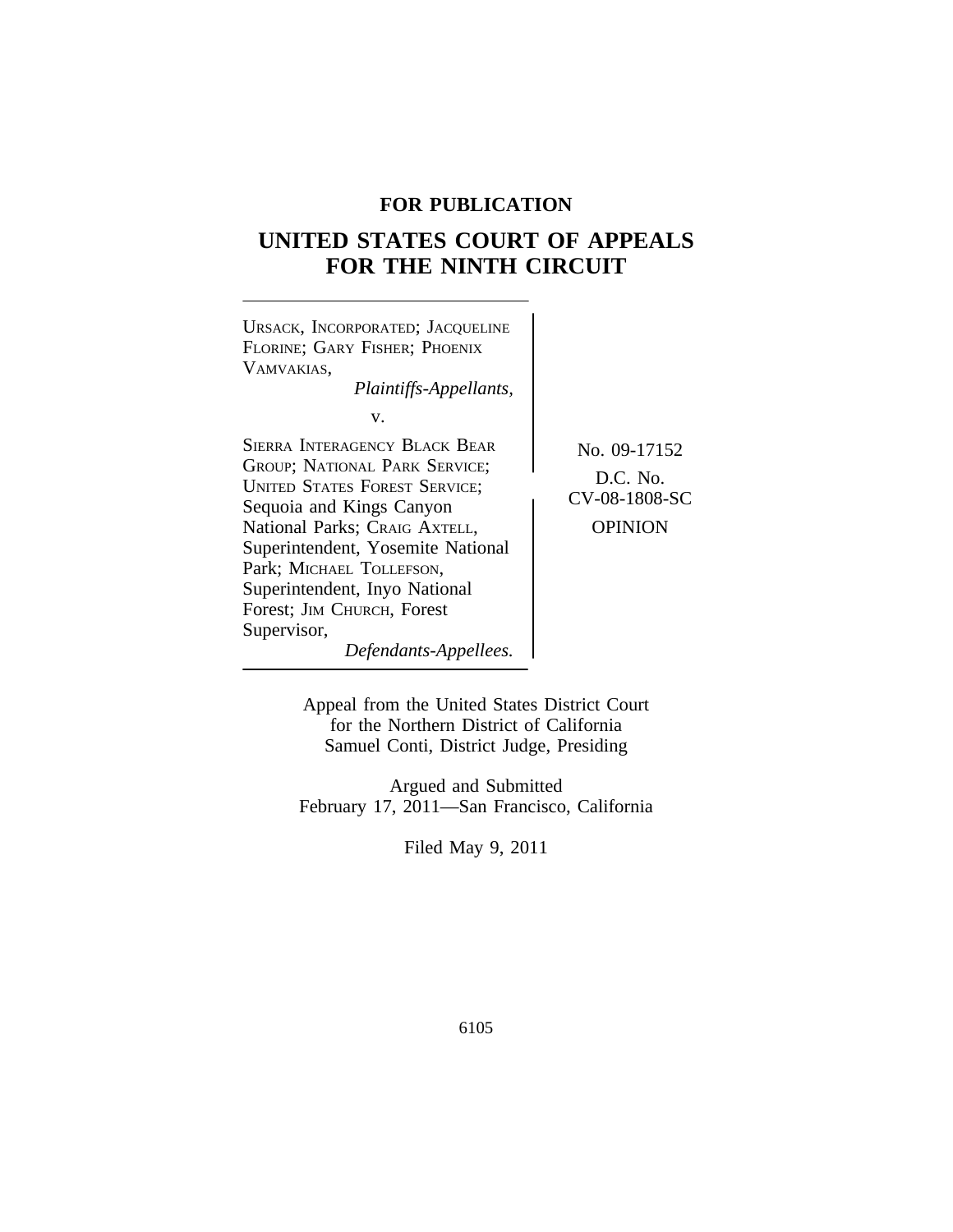Before: Mary M. Schroeder and Sidney R. Thomas, Circuit Judges, and Lynn S. Adelman,\* District Judge.

Opinion by Judge Adelman

<sup>\*</sup>The Honorable Lynn S. Adelman, United States District Judge for the Eastern District of Wisconsin, sitting by designation.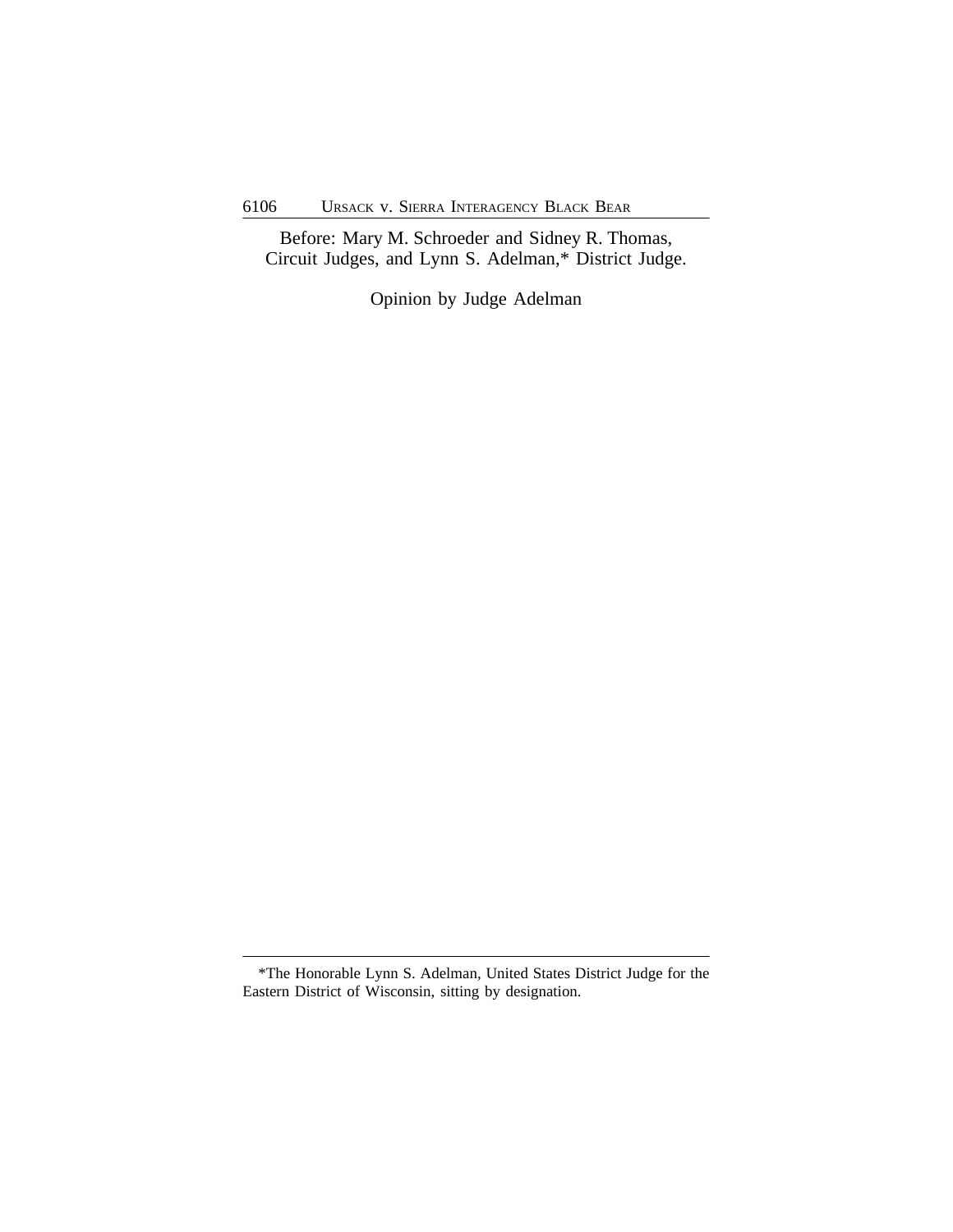#### **COUNSEL**

Thomas A. Cohen, Law Offices of Thomas A. Cohen, San Francisco, California, for the plaintiffs-appellants.

Thekla Hansen-Young, Assistant Attorney General, U.S. Department of Justice, Environmental & Natural Resources Division, Washington, D.C., for the defendants-appellees.

### **OPINION**

ADELMAN, District Judge:

The National Park Service and the United States Forest Service require backpackers who visit certain areas in the Sierras to store food in portable bear-resistant containers. Between 2001 and 2007, both the Park Service and the Forest Service required visitors to Yosemite National Park, Sequoia and Kings Canyon National Parks ("SEKI"), and the Inyo National Forest to use containers that had been tested and approved by the agencies. An informal body known as the Sierra Interagency Black Bear Group ("SIBBG") tested privately manufactured bear-resistant containers and made recommendations to the Park and Forest Services regarding which containers to approve.

Plaintiff-appellant Ursack, Incorporated manufactures a bear-resistant container called the Ursack. Between 2001 and 2007, it urged SIBBG to recommend the Ursack for inclusion on the agencies' lists of approved containers. Mostly it was unsuccessful, but in 2007, SIBBG recommended that the agencies grant conditional approval to the Ursack for the 2007 summer season. SIBBG recommended that the agencies withdraw approval if they determined that the container failed three or more times during the season. (We explain below what "failure" means in this context.) The agencies accepted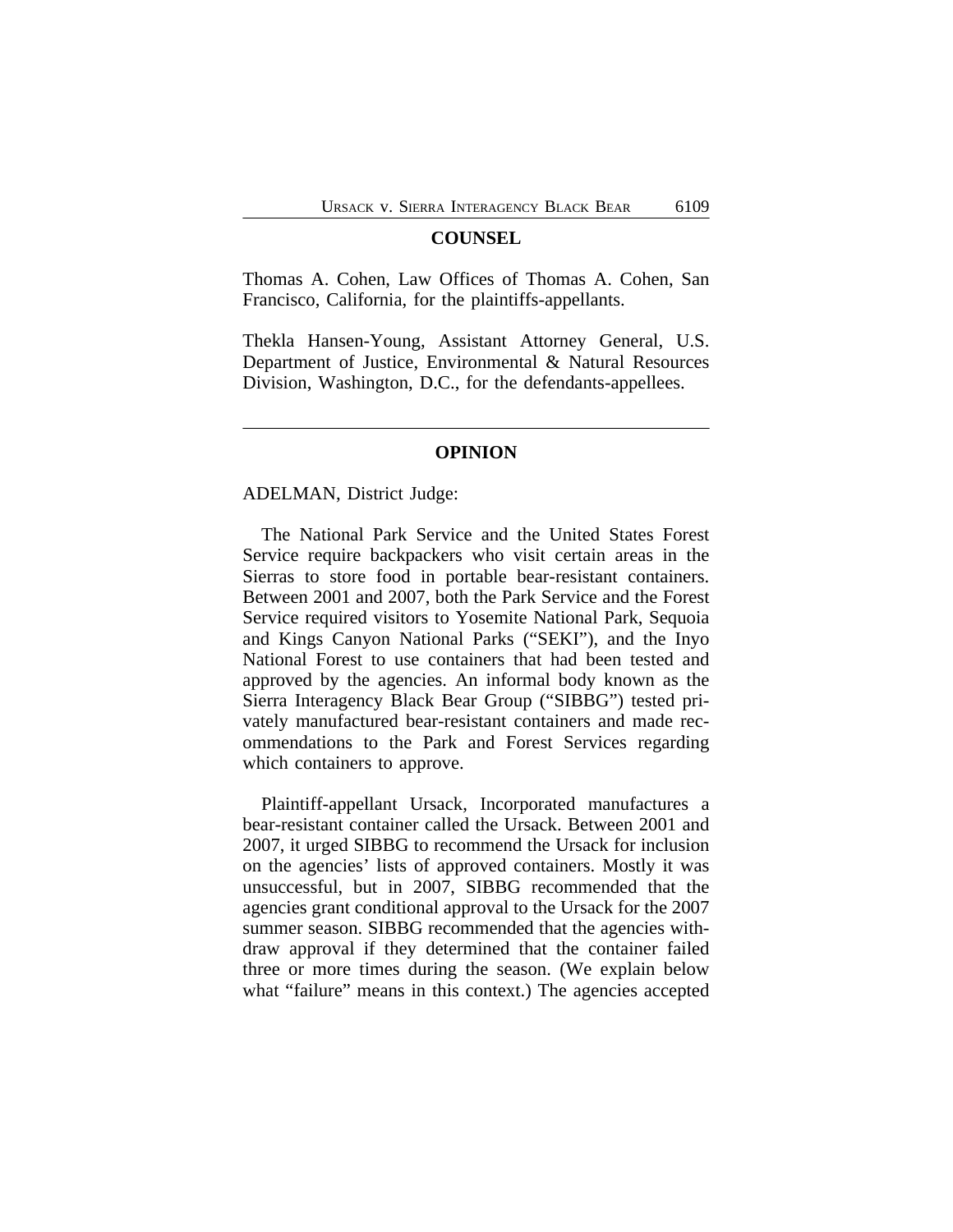this recommendation and granted conditional approval. At the end of the 2007 season, however, SIBBG determined that the Ursack had failed more than three times, and it recommended that the agencies withdraw conditional approval. The National Park Service accepted this recommendation and withdrew conditional approval, and to this day it refuses to permit backpackers to use the Ursack in the container-only areas of Yosemite and SEKI. The Forest Service, on the other hand, continues to allow backpackers to use the Ursack in Inyo National Forest.

Ursack and three individual users of the Ursack brought this action pursuant to the Administrative Procedure Act ("APA") against SIBBG, the Park Service, the Forest Service, and the superintendents of the relevant national parks and forests, alleging that the decision to withdraw conditional approval of the Ursack was arbitrary and capricious and otherwise not in accordance with law. After reviewing the administrative record, the district court granted summary judgment to the agencies. Ursack and the three individuals appeal. We affirm.

I.

Wild bears that routinely obtain access to human food are known to cause problems in the wilderness. Among other things, bears that have been habituated to human food tend to associate humans with food and may become aggressive. To prevent these problems, the Park and Forest Services require visitors to securely store all food and trash. There are various secure storage methods, but the Park and Forest Services specify that in some areas of Yosemite, SEKI and Inyo areas in which bear activity is particularly problematic — visitors must use portable bear-resistant food-storage containers. Almost all such containers consist of hard-sided, barrelshaped canisters that can be left on the ground. With a proper container, a bear won't be able to access or damage the stored food, nor will the bear be able to fit the container into its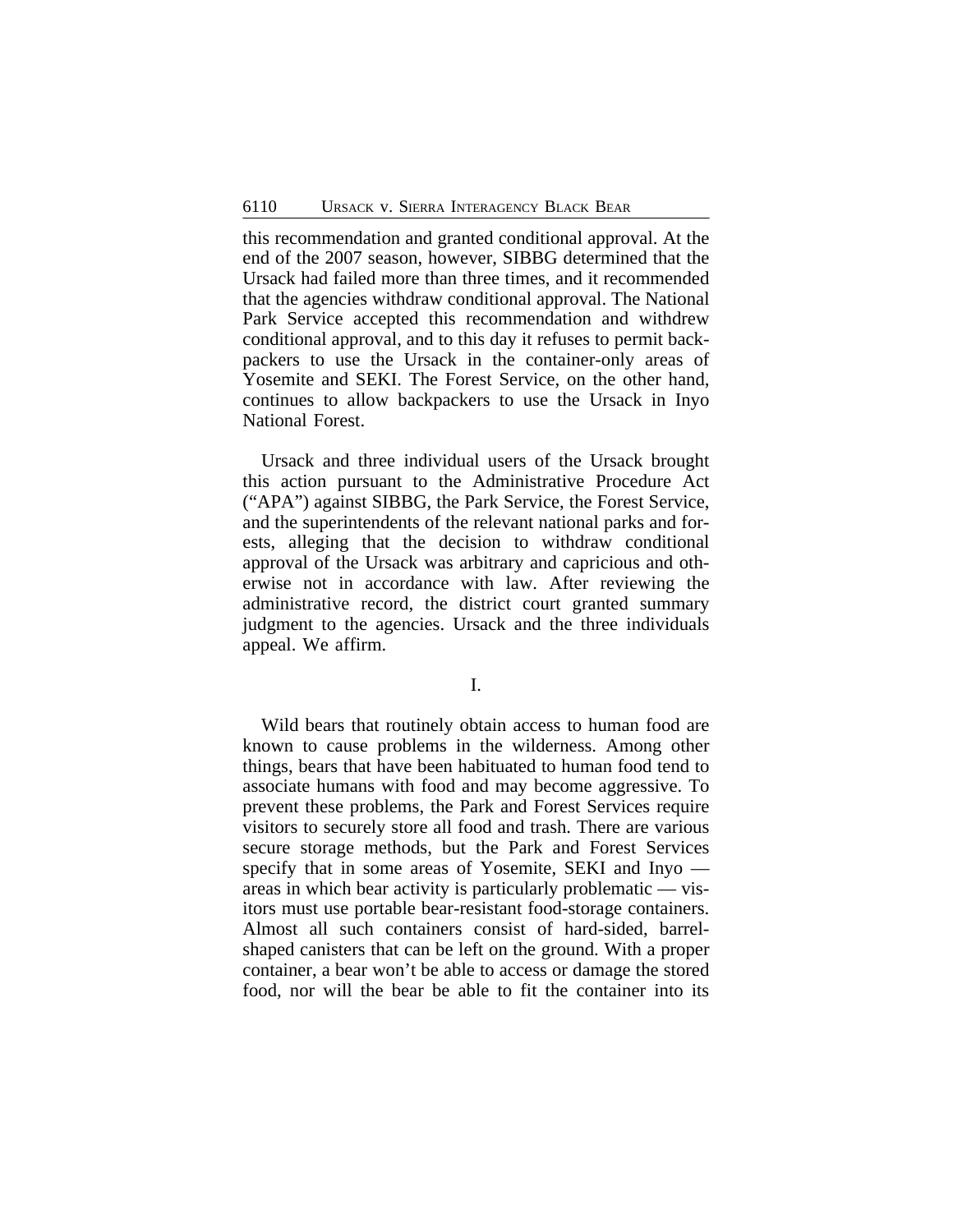mouth and carry it off into the wilderness. However, canisters are relatively heavy and bulky by backpacking standards. Seeking to offer a light-weight alternative to hard-sided canisters, Ursack developed a portable bear-resistant container made out of bullet-proof fabric. Ursack developed various iterations of this product over the years, but the product at issue in the present case is known as the Ursack S29.

The relevant national parks maintain lists of approved bearresistant containers and do not allow visitors to use unapproved containers. *See, e.g.*, http://www.nps.gov/yose/ planyourvisit/containers.htm (approved container list for Yosemite as of April 11, 2011). For most of the summer backpacking seasons since 2001, the Ursack was not an approved container. The inability to use the Ursack in these parks — especially Yosemite — has substantially impacted Ursack's sales. Ursack tells us that the national retailer REI refuses to stock the Ursack on account of Yosemite's refusal to approve it.

Until October 21, 2007, the Forest Service maintained a similar list that likewise did not include the Ursack. On October 21, 2007, however, the Forest Service discontinued its practice of keeping an approved-container list and began allowing backpackers to use any bear-resistant container they wanted, including the Ursack. The Park Service, meanwhile, continues to withhold approval of Ursack's products.

Ursack's application for approval dates back to the spring of 2001, when members of the Park and Forest Services entered into a memorandum of understanding that created SIBBG, a group of biologists and wilderness and recreation managers from Yosemite, SEKI and Inyo. 2:ER:1-4. SIBBG's goal was to coordinate bear-management policies for the lands under the control of its constituent agencies. To further this goal, SIBBG tested bear-resistant containers and made recommendations to the agencies. The group met on a regular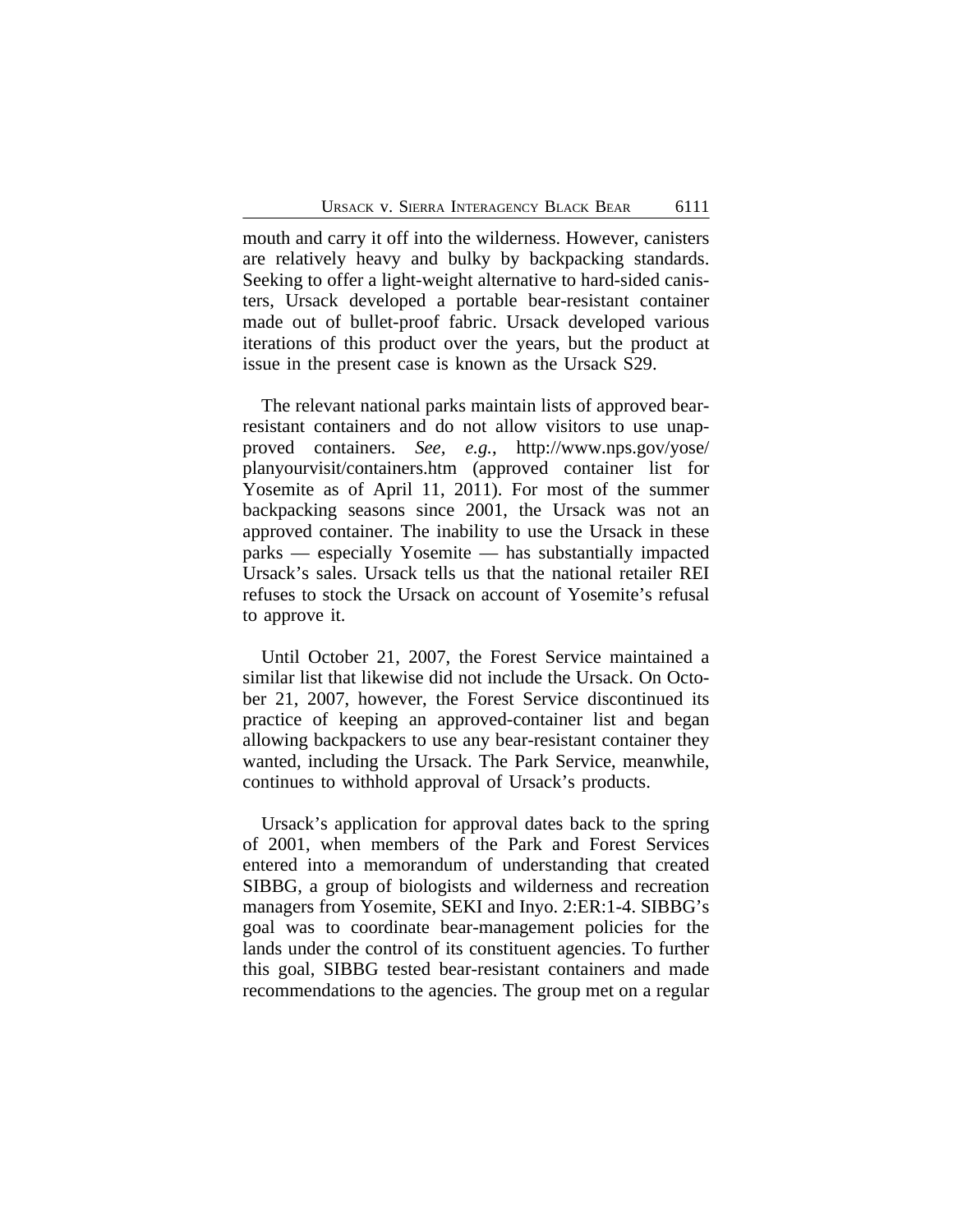basis until 2007, when it stopped accepting new products for testing.

In April 2001, SIBBG adopted a three-phase process for approving commercially available bear-resistant containers. 2:SER:224-29. First, the container had to pass a visual inspection. Second, SIBBG tested the container on captive black bears at California zoos. If the container passed both the visual inspection and captive-bear tests, SIBBG granted the container "conditional approval." 2:SER:227. Once a container received conditional approval, members of the public were allowed to use it in the container-only areas of the parks and forests. During the first summer of conditional approval, SIBBG members also subjected the container to the final phase of the testing process — field tests to observe "ease of container use, durability of the container under field conditions, and the level of security from bears." 2:SER:227. If the container passed the field tests, the container's status was upgraded to "approved." If the container failed the field tests, conditional approval was immediately revoked. SIBBG also had the option of approving a container with stated conditions (not to be confused with "conditional approval") — that is, approving a container with conditions designed to improve the product's reliability and durability and to lessen its impact on wilderness resources. Finally, SIBBG reserved the right to revoke even unconditional approval "due to persistent failures in the field." 2:SER:227.

On May 21, 2001, SIBBG granted conditional approval to an early-model Ursack, the Ursack Ultra, which was designed to be tied to trees. 2:ER:118. Backpackers and SIBBG members then began using the product in the field. By July 24, 2001, however, SIBBG had determined that the Ultra had failed three times. Two of the three failures involved bears ripping into the containers and receiving food. 2:SER:278-79. In response to these failures, SIBBG revoked conditional approval of the Ultra.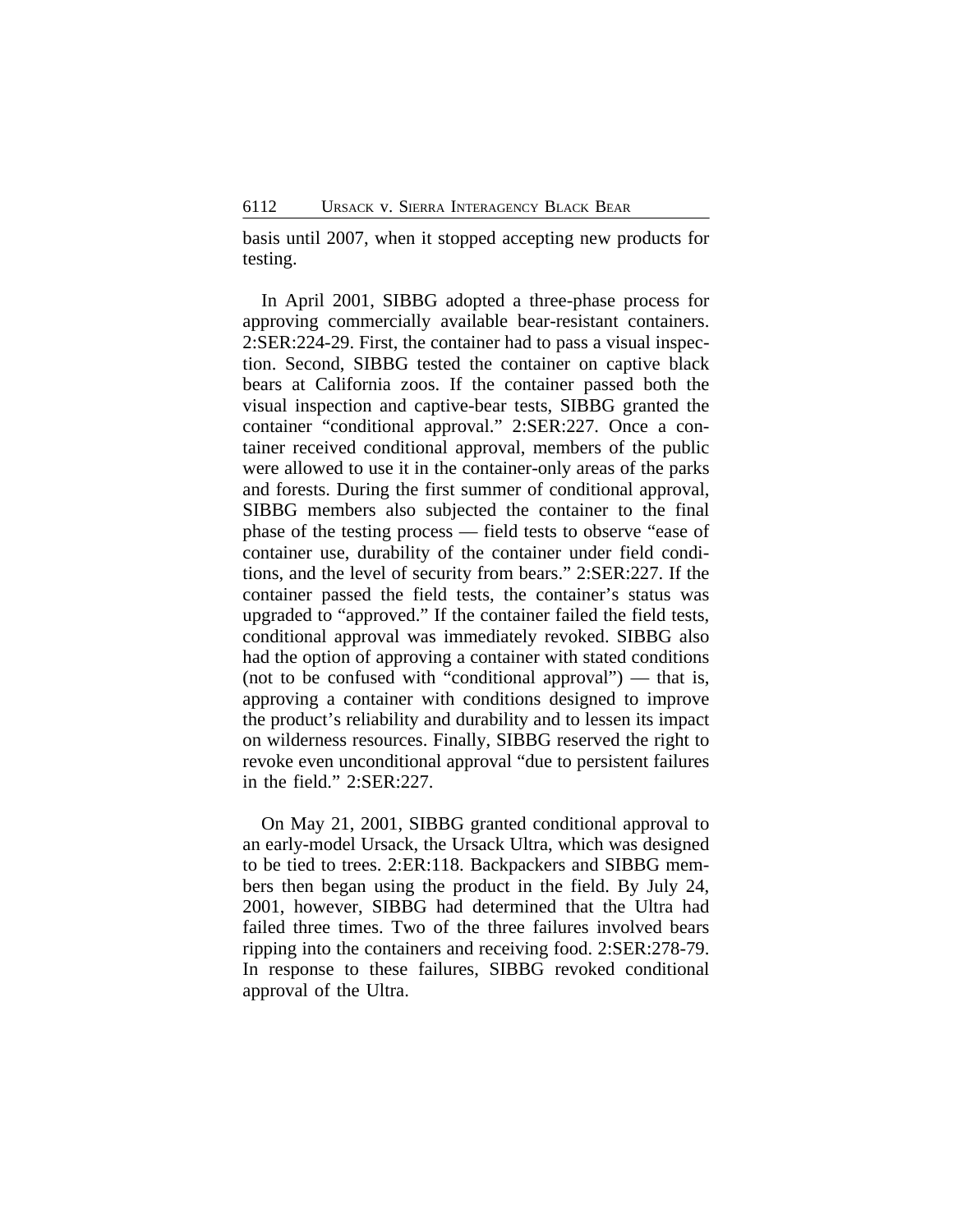Although Ursack disagreed with SIBBG's findings regarding the Ultra, it returned to the drawing board and developed a new model, the Ursack TKO. SIBBG accepted the TKO for testing in early 2002 but did not grant it conditional approval because the bag failed the zoo test. Specifically, captive bears were able to puncture small holes in the bag and access honey that had been poured inside. 2:SER:286-92. Ursack again disagreed with SIBBG's findings but decided to modify the TKO and resubmit it for approval.

SIBBG did not accept any Ursack product for testing in 2003, but in 2004 it agreed to test a modified version of the TKO. The modifications included, among other things, an aluminum insert designed to prevent food from leaking out of the bag. This time, SIBBG devised a detailed testing protocol specifically for the Ursack. 1:SER:161-71. In devising the protocol, SIBBG identified a list of issues to evaluate based on its past experience with Ursack's products. 1:SER:161-62. SIBBG then designed a series of tests to determine whether the modified TKO satisfactorily addressed those issues. 1:SER:163-71.

SIBBG tested the modified TKO over the summer of 2004 and prepared a detailed report explaining the results. 2:ER:41- 65. The report stated that the modified TKO performed well, in that no bear was able to access a significant amount of food from the bag. Nonetheless, the report listed two major concerns. First, unlike with hard-sided canisters, bears were able to chew the bags, mutilating the food inside and rendering the food inedible due to the presence of bear saliva. In some instances, the aluminum insert was crushed and torn, resulting in small fragments of metal mixed into the smashed food. The ability of bears to destroy the food was problematic for three reasons. First, backpackers might be inclined to dump their spoiled food, allowing bears access to the food and also contributing to wilderness litter. Second, the presence of bear saliva on the food posed a small risk of rabies infection, and the possibility of a backpacker eating food containing shred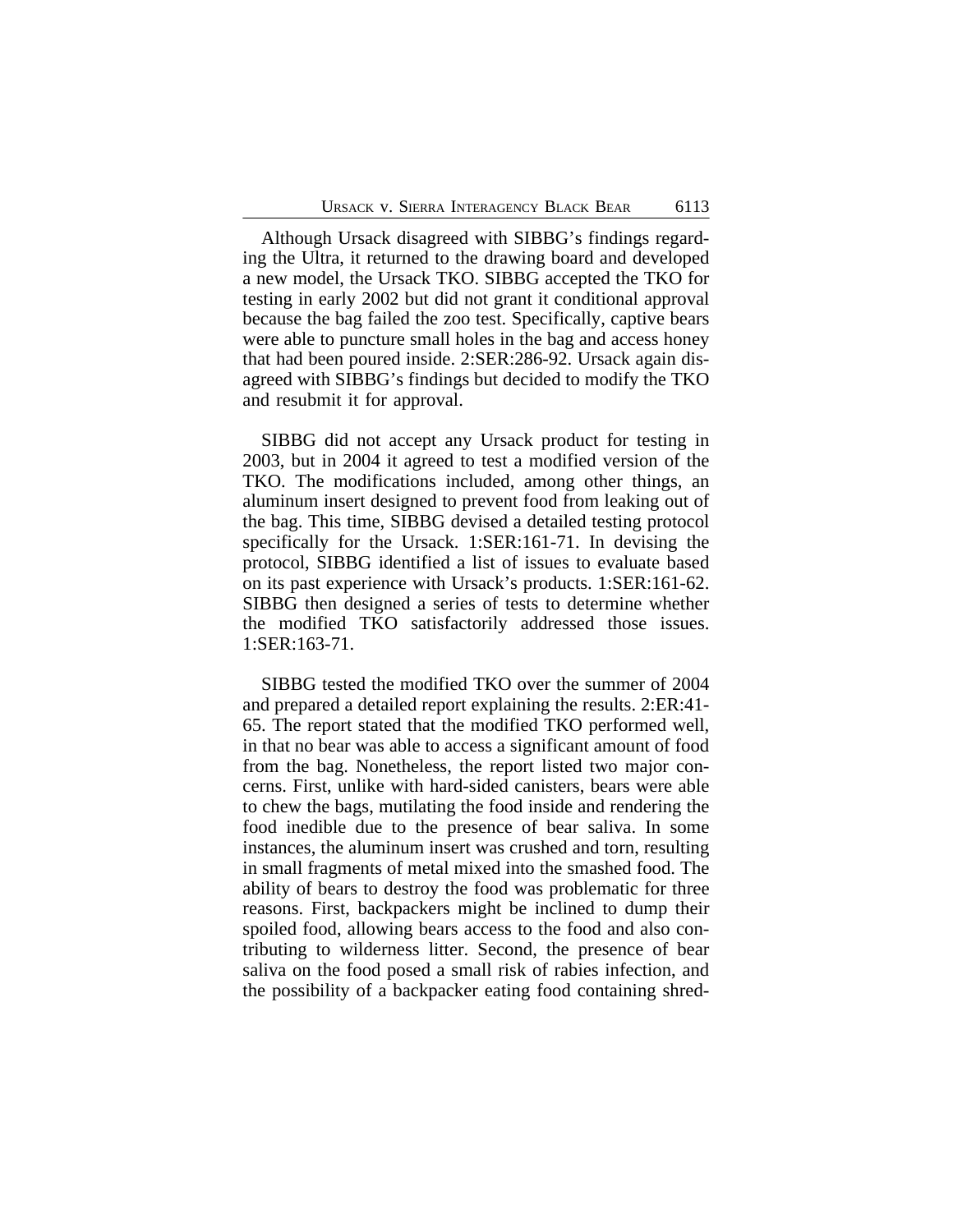ded aluminum posed its own safety hazard. Third, a backpacker who saw a bear chewing the bag might attempt to frighten the bear away in order to save the food from spoilage, which would put the backpacker at risk of injury should the bear decide to attack. The second major concern was that when bags were tied to trees in accordance with the manufacturer's directions and bears wrestled with the bags, testers noticed damage to the tree's bark and the substrate (soil) around the trees.

On November 8, 2004, SIBBG informed Ursack that it had decided not to grant conditional approval to the modified TKO. 2:ER:130-31. The rejection letter cited damage to trees and the issues associated with bears chewing the bags as reasons for disapproval. Ursack again disagreed with the results, this time going so far as to retain a silviculture expert, who opined that use of the TKO would not result in significant tree damage. 2:ER:132-36. Nonetheless, Ursack elected to redesign its product to address SIBBG's concerns.

Ursack's redesign involved using a thicker aluminum insert, which was intended to both prevent bears from mutilating the food and eliminate the need to tie the bag to a tree. SIBBG was satisfied with the redesign and conditionally approved the bag — now known as the Ursack TKO Hybrid — for use in 2006. However, the bullet-proof material that Ursack used to make the bag, Spectra, was unavailable during the 2006 season. Ursack thus decided to use a different fabric, Vectran, for the TKO Hybrid. This fabric proved to be inadequate, however, in that bears were able to tear into the bags and access food. SIBBG thus revoked its conditional approval of the TKO Hybrid.

By the end of 2006, Spectra was once again available, and Ursack began production of the Ursack model at issue in this litigation — the Ursack S29. In November 2006, Ursack wrote to SIBBG and asked that it approve the S29 for the 2007 summer season. SIBBG then conferred and decided that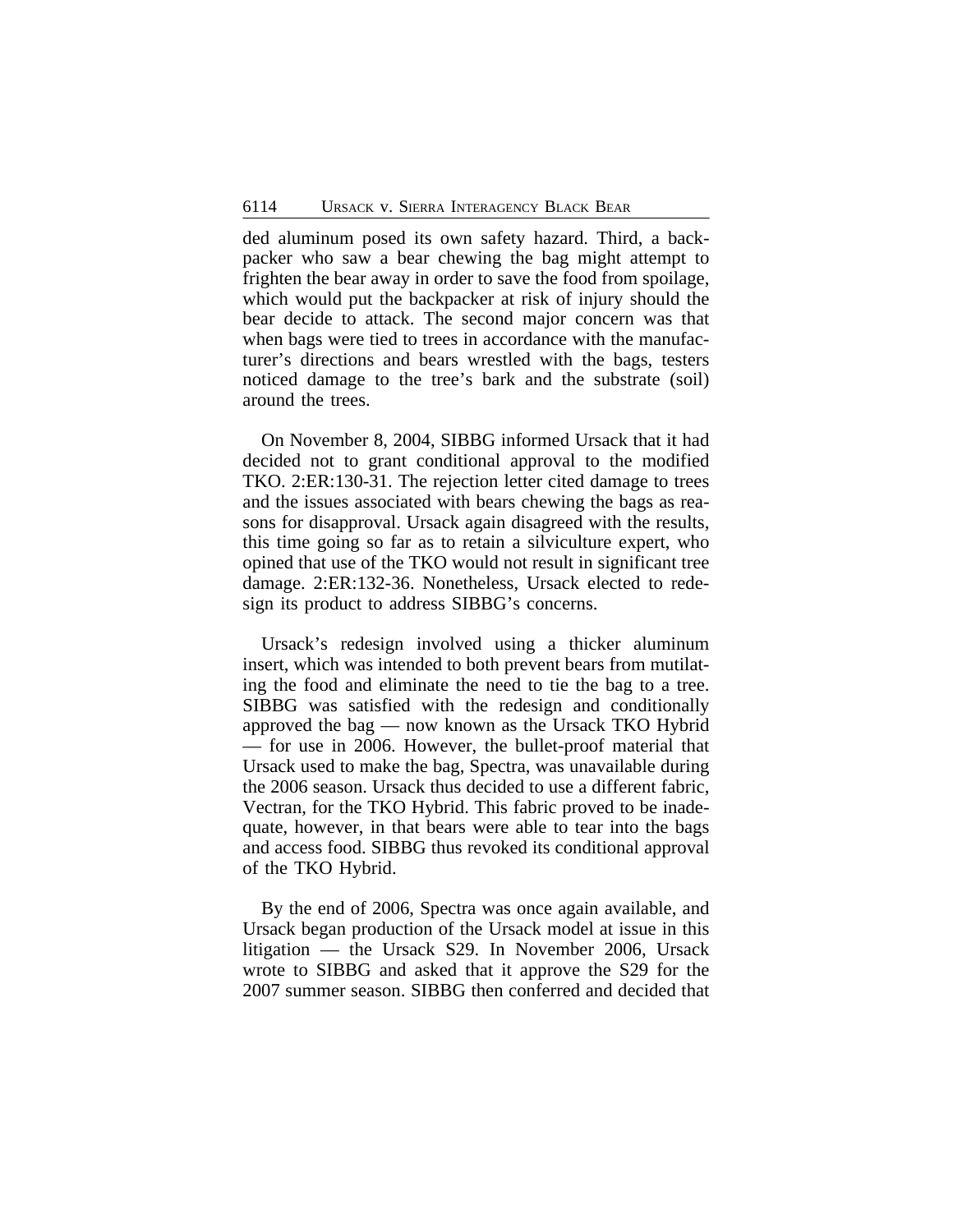although it would field-test the S29 "in house" during the 2007 season, it would not conditionally approve the product until the field test was over. This meant that the public wouldn't be able to use the S29 until the 2008 season, at the earliest. Ursack discussed this decision with SIBBG members, and eventually it wrote a letter to the National Park Service stating that Ursack would commence litigation and seek a preliminary injunction unless SIBBG conditionally approved the S29 for 2007 season.

In response to Ursack's letter, SIBBG conferred and decided to conditionally approve the S29 for 2007 rather than test it in house. SIBBG informed Ursack that this conditional approval would be revoked if the S29 failed three or more times during the season. This decision was conveyed to Ursack orally during a meeting on May 8, 2007. The administrative record does not contain written correspondence from SIBBG or the Park Service formalizing this decision. However, the record contains a "briefing statement" drafted by a member of SIBBG in anticipation of the May meeting stating that the S29 had been conditionally approved but that such approval would be withdrawn if the product failed three or more times. 1:SER:96-97. The briefing statement defined "failure" as follows: "a container that is lost or abandoned, if the food inside is no longer edible after an encounter with an animal, if an animal receives a food reward/the fabric is compromised, and/or the container presents a safety hazard to humans or wildlife." 1:SER:97. Ursack does not dispute that this briefing statement accurately describes SIBBG's decision to conditionally approve the S29 and its definition of "failure."

During the 2007 season, SIBBG received several reports of possible S29 failures. Ursack heard about at least three of these reports through the grapevine and wrote emails to SIBBG members attempting to disprove them. 1:SER:42-43, 55-56, 127-29. SIBBG did not make any decisions about the S29 during the 2007 backpacking season but waited until its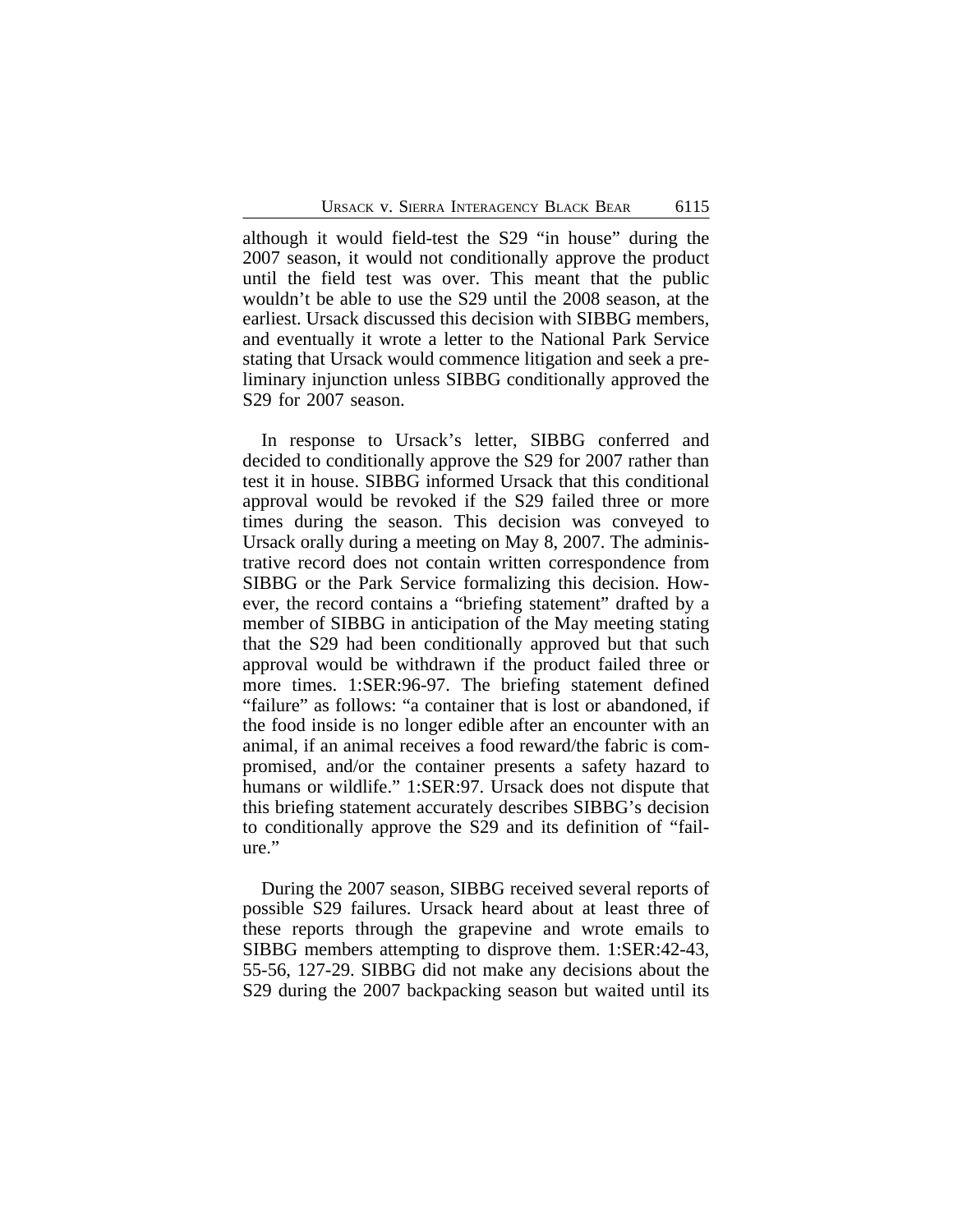fall meeting to discuss the summer's events. During the fall meeting, SIBBG concluded that the S29 had failed at least six times and decided to recommend withdrawal of conditional approval. 2:ER:27-28. The Park Service accepted this recommendation and notified Ursack of SIBBG's decision in November 2007. 2:ER:155-57. However, as previously mentioned, the Forest Service did not withdraw its approval of the Ursack. In response to SIBBG's decision, Ursack filed the present action against SIBBG and the Park and Forest Services.**<sup>1</sup>**

II.

Before proceeding to the merits of the appeal, we clarify several issues relating to the identity of the proper defendants. First, although Ursack named SIBBG as an agency defendant, it now concedes that SIBBG is not an "agency" within the meaning of the APA. 5 U.S.C. § 701(b)(1). Moreover, SIBBG did not make any final decisions that could be reviewed in an action under the APA. The agency that made the final decision was the Park Service, and the relevant decision-makers within that agency were the Superintendents of Yosemite and SEKI. However, the Superintendents' decisions were based on SIBBG's recommendations, and so, as a practical matter, SIBBG's decision is the decision under review. Nonetheless, SIBBG itself is not a proper defendant.

Ursack also sued the Forest Service and the Supervisor of Inyo National Forest. However, as noted, the Forest Service and Inyo do not prohibit members of the public from using the Ursack and currently do not maintain lists of "approved" containers. The defendants contend that, for this reason, there is no live case or controversy against the Forest Service or

**<sup>1</sup>**Three individuals who desire to use the Ursack in the relevant national parks and forests joined Ursack as plaintiffs. However, none of plaintiffs' arguments depends on the presence of the individual plaintiffs. Therefore, throughout the course of this opinion, we write as if Ursack were the only plaintiff.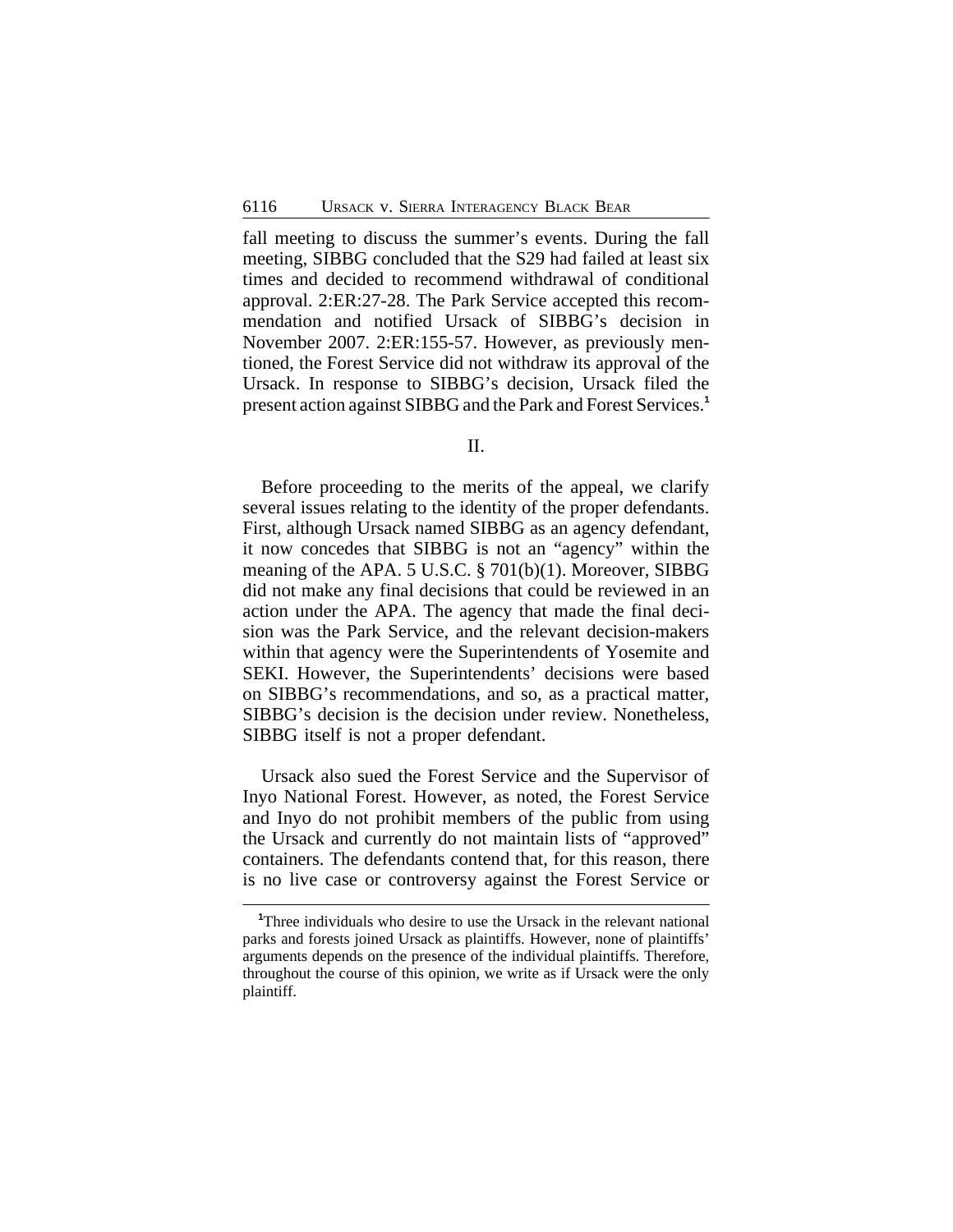Inyo's supervisor. *See, e.g.*, *Kittel v. Thomas*, 620 F.3d 949, 951 (9th Cir. 2010) ("The Constitution limits the jurisdiction of the federal courts to live cases and controversies, and as such, federal courts may not issue advisory opinions."). Ursack concedes that Inyo currently allows use of its products but points out that Inyo's decisions regarding bear-resistant containers are reviewed annually and that "[a] final judgment in this case would influence any future decision by Inyo to ban Ursack based on SIBBG's 2007 recommendation." Reply Br. at 2. While that may be true, it does not create a live case or controversy between Ursack and the Forest Service. Thus, the Forest Service and the Supervisor of Inyo National Forest are not proper defendants.

Accordingly, we limit our review to the decisions of the Park Service and the Superintendents of Yosemite and SEKI.

#### III.

Turning to the merits, the central issue on appeal is whether the Park Service's decision to revoke conditional approval of the S29 was arbitrary and capricious. *See* 5 U.S.C. § 706. Although Ursack separately argues that the decision also violated equal protection principles,<sup>2</sup> the equal protection argument can be folded into the APA argument, since no suspect class is involved and the only question is whether the defendants' treatment of Ursack was rational (i.e., not arbitrary and capricious). *See United States v. Weston*, 255 F.3d 873, 880 (D.C. Cir. 2001) (describing the rational basis test and the arbitrary and capricious standard as "analogues"). In addition to its arbitrary and capricious arguments, Ursack argues that the Park Service violated the "licensing" provisions of the APA, 5 U.S.C. § 558. These provisions specify procedures that an agency must follow before it revokes a license. Ursack alleges that the conditional approval of the S29 was a license

**<sup>2</sup>**This equal protection claim arises under the Fifth Amendment's Due Process Clause. *See, e.g.*, *Buckley v. Valeo*, 424 U.S. 1, 93-94 (1976).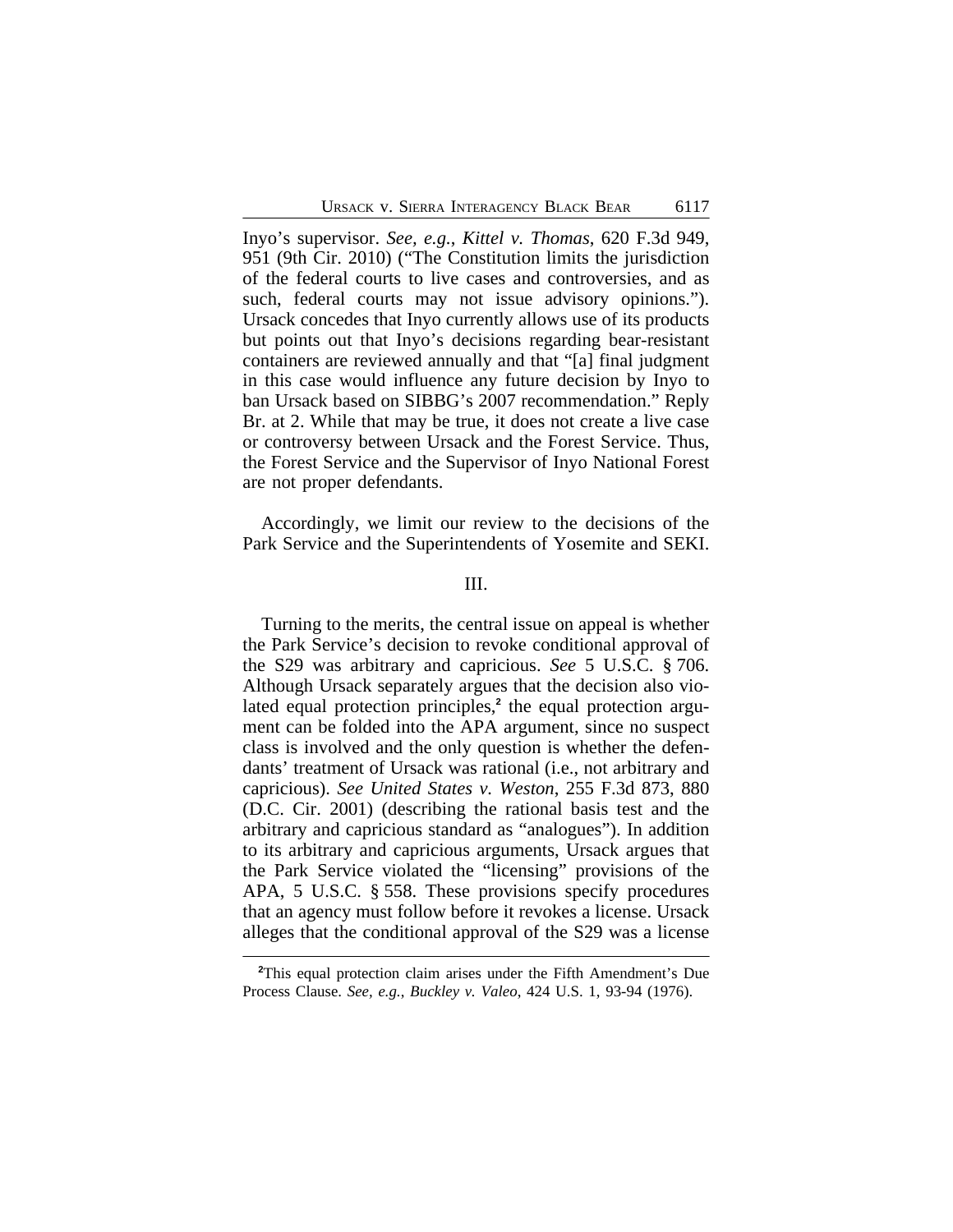and that, in withdrawing conditional approval, the Park Service failed to provide Ursack with the necessary process. We address these issues below.

#### A.

Under the APA, a reviewing court may set aside agency actions that are "arbitrary, capricious, an abuse of discretion, or otherwise not in accordance with law." 5 U.S.C. § 706(2)(A). Review under this standard is narrow, and the court may not substitute its judgment for that of the agency. *Earth Island Inst. v. Carlton*, 626 F.3d 462, 468-69 (9th Cir. 2010). Rather, a decision may be reversed as arbitrary and capricious only if the agency relied on improper factors, entirely failed to consider an important aspect of the problem, or offered an explanation that runs counter to the evidence before the agency or is so implausible that it could not be ascribed to a difference in view or the product of agency expertise. *Id.* An agency action will not be reversed as arbitrary and capricious where the agency is able to demonstrate a "rational connection between the facts found and the conclusions made." *Native Ecosystems Council v. U.S. Forest Service*, 418 F.3d 953, 960 (9th Cir. 2005) (internal quotation marks omitted).

Ursack argues that SIBBG's decision to revoke conditional approval of the S29 was arbitrary and capricious for several reasons: (1) in deciding to apply a three-strikes standard to the S29, SIBBG failed to consider an important aspect of the problem; (2) SIBBG's decision to apply the three strikes standard to the S29 was arbitrary given SIBBG's decision to not revoke the approval of a competing bear canister, the Bear-Vault, after it failed twelve times; and (3) SIBBG's decision to prohibit users from tying the S29 to trees was capricious.

#### 1. Use of "three strikes" standard

Ursack contends that in deciding to revoke approval of the S29 based on three failures, SIBBG failed to consider an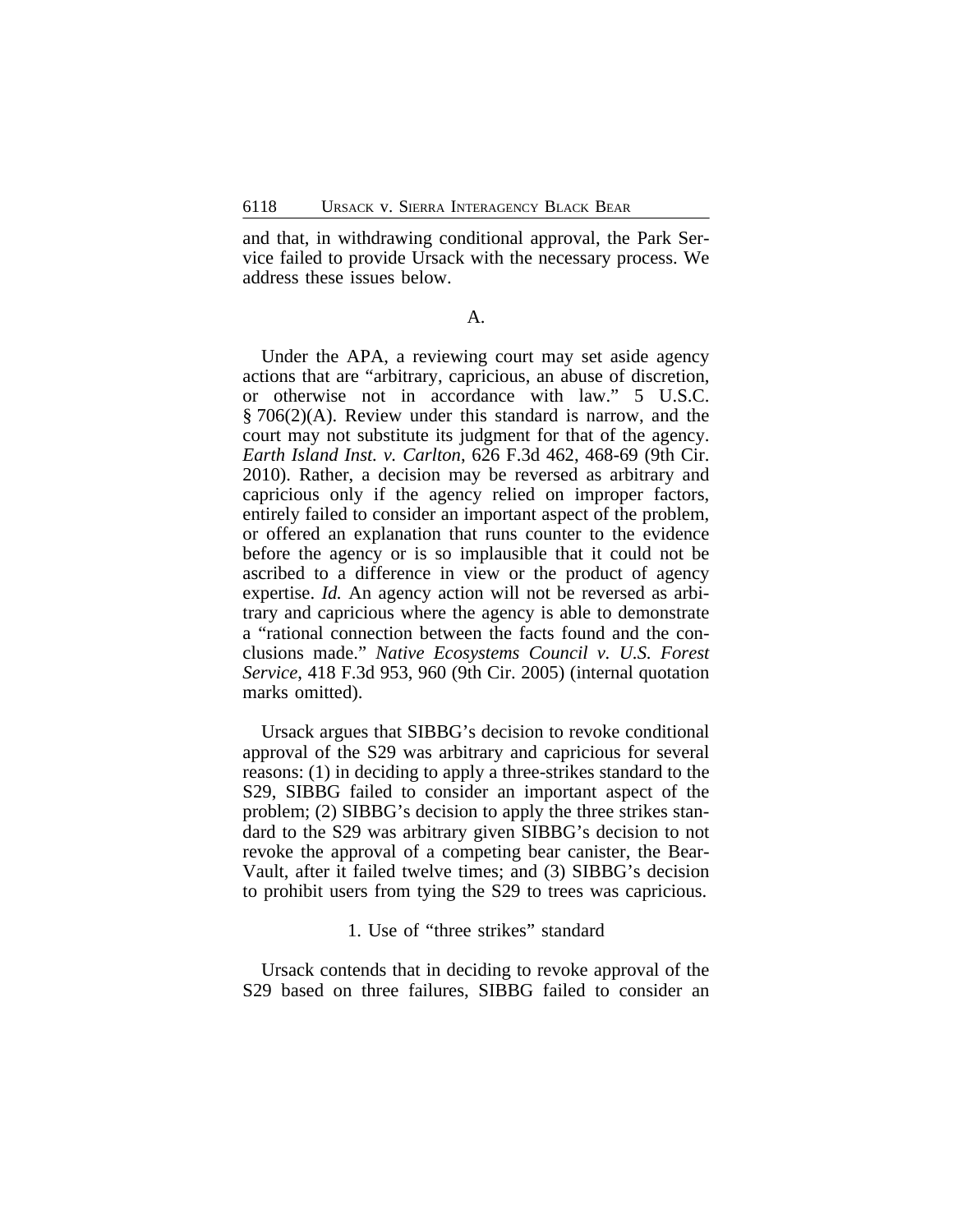important aspect of the problem. *See Motor Vehicle Mfrs. Ass'n, Inc. v. State Farm Mut. Auto. Ins. Co.*, 463 U.S. 29, 43 (1983) (agency decision is arbitrary and capricious when the agency "entirely fail[s] to consider an important aspect of the problem"). In Ursack's view, SIBBG failed to consider whether use of the Ursack — which is lighter and easier to carry than hard-sided canisters — might increase public compliance with park and forest food-storage requirements. Ursack believes that it's better to have a handful of Ursack failures than to have a large number of incidents in which bears obtain food because a backpacker decided to store his or her food improperly. Thus, argues Ursack, SIBBG should have considered the extent to which use of the Ursack might increase visitor compliance before deciding that its approval would be revoked after only three failures.

**[1]** However, the administrative record shows that SIBBG did not entirely fail to consider this aspect of the problem. In debating whether to conditionally approve the Ursack for the 2007 season, several members of SIBBG cited increased compliance as a reason favoring approval. During the debate, one SIBBG member, Harold Werner, stated the following in an email to other members of the group:

I suspect that this product improves compliance, and I cannot help but wonder if the low number of incidents last summer [i.e., in 2006] was related to better compliance. The only obvious difference in last year compared to previous years was the authorization to use Ursacks in canister-required areas.

1:SER:70-75 (quote appears on page 74). Similarly, when Craig Axtell, the Superintendent of SEKI, suggested that SIBBG reconsider its denial of Ursack's conditional approval for the 2007 season, he wrote:

[W]e recognize that most wilderness users carry some form of portable bear-proof storage device;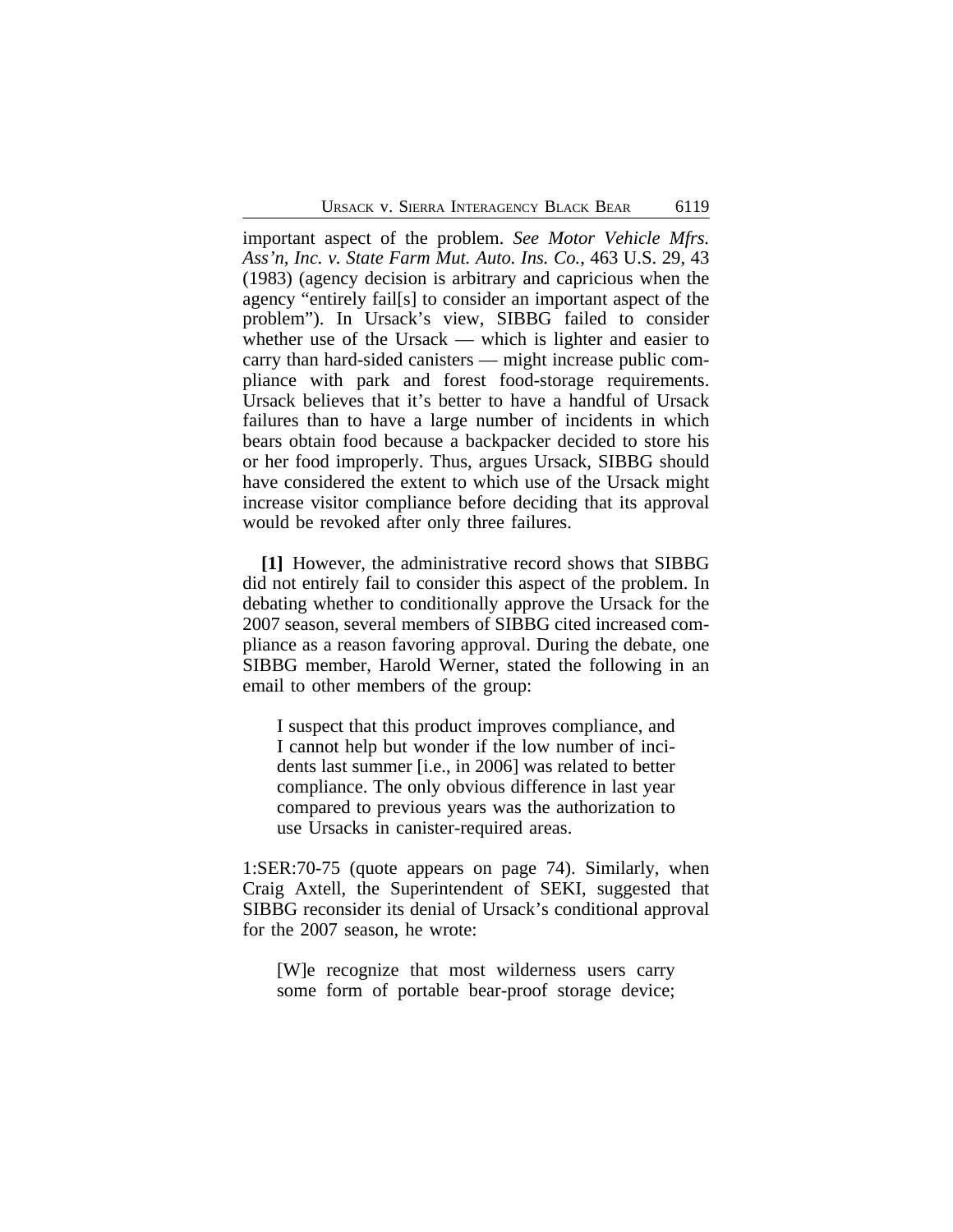many of them dislike the weight of approved units. A lighter approved unit should improve compliance[,] which is important to achieving our bear management objectives.

2:SER:419-20. At least one other member of SIBBG, Peter Rowland, acknowledged this point and countered with an opposing viewpoint — specifically, that the compliance rate was already at 91% and that "attaining an extra few percent compliance" might not be "worth putting up with a product that currently appears to have a relatively high rate of failure compared to its competitors." 2:SER:443-44.

**[2]** The above exchange indicates that SIBBG did not entirely fail to consider the issue of increased compliance. To the contrary, SIBBG balanced the benefit of increased compliance against the risk of container failure during the process of deciding whether and on what terms the Ursack would be conditionally approved. In its reply brief, Ursack acknowledges that SIBBG did not entirely fail to consider this issue, but it argues that SIBBG approached the issue from the wrong angle. Ursack points out that the 91% compliance rate cited by Rowland refers to the percentage of visitors who carry canisters. Ursack's position is that even though 91% of backpackers carry canisters, they often carry more food than they can fit into a single canister, which results in them storing "overflow" food outside the canister. Thus, argues Ursack, SIBBG shouldn't have asked whether approving the Ursack would have raised the compliance rate above 91%, it should have asked whether approving the Ursack would have resulted in better compliance even among the 91% of backpackers who already carry canisters.

**[3]** The problem with this argument is that nothing in the administrative record indicates that the Ursack was such an obvious solution to the overflow food issue that the agency's failure to consider the compliance issue from that angle was a failure to consider an important aspect of the problem. The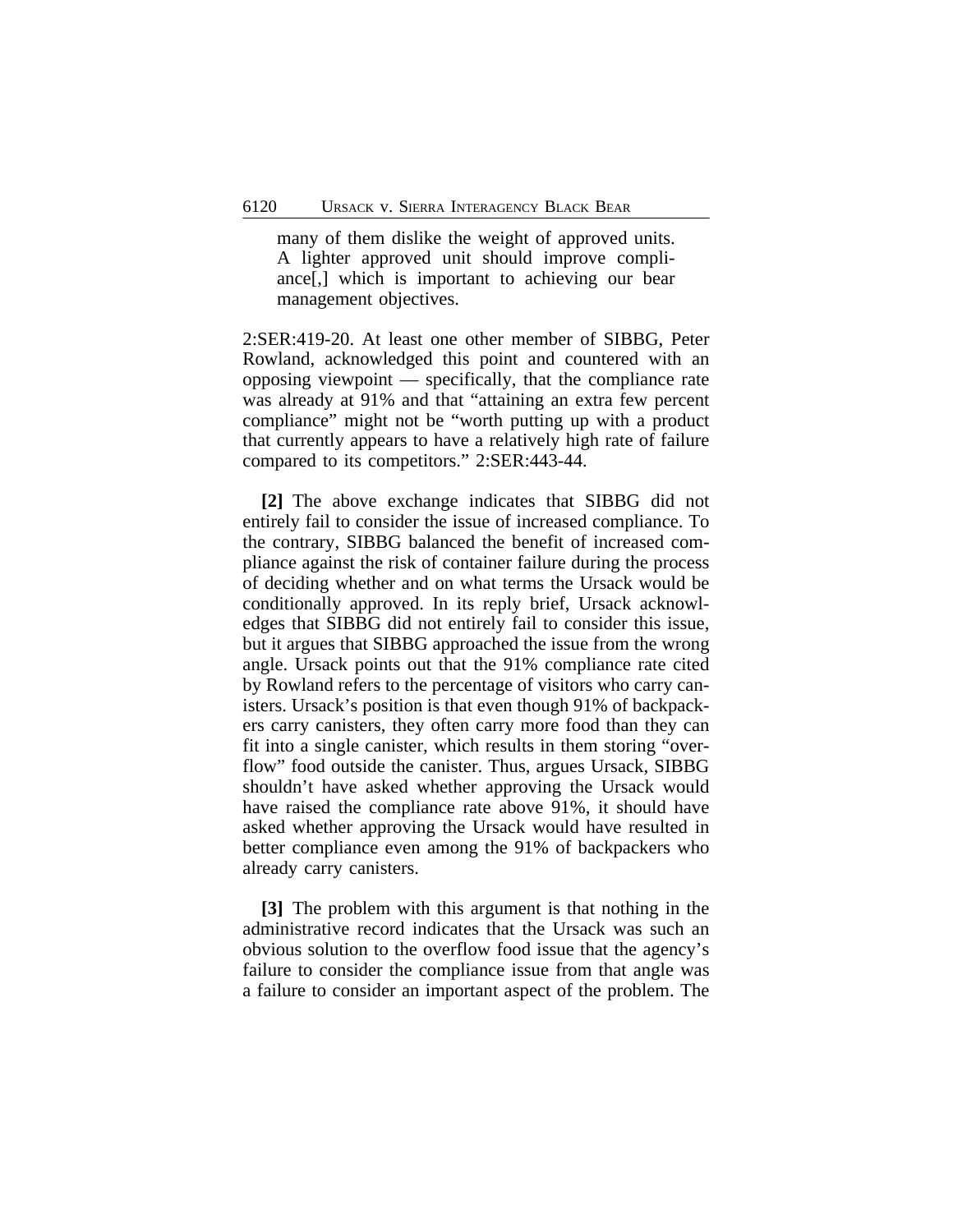record does not show that backpackers can fit more food into a single Ursack than into a single hard-sided canister. Thus, backpackers would still need to carry more than one Ursack (or a combination of Ursacks and canisters) in order to properly store all food. Further, the record does not suggest that backpackers would choose to carry multiple storage containers of any kind rather than store some overflow food improperly. Although Ursacks are lighter, they still take up pack space, and the record indicates that the aluminum lining would have to be removed from an Ursack before a backpacker would even consider carrying a second one. 2:ER:144, 148. Yet, as noted, SIBBG deemed the aluminum liner necessary to prevent food spoilage and tree damage.<sup>3</sup> So Ursack is not an obvious solution to the overflow food problem, and for this reason the agencies did not entirely fail to consider an important aspect of the problem by approaching the issue from the standpoint of whether Ursack's light weight would increase the number of backpackers who carried at least one food-storage container.

Moreover, the record does not show that SIBBG ignored the overflow food problem entirely. Although Rowland's statement about compliance indicated that he was concerned about whether backpackers would carry food-storage containers at all, this does not mean that SIBBG did not also consider whether Ursacks might reduce the number of bear incidents caused by overflow food. Both Werner and Axtell considered whether Ursacks might increase "compliance," and they did not say anything indicating that they were excluding overflow food from their definition of noncompliance. To the contrary, Werner was well aware that many bear incidents were caused by overflow food, 1:SER:62, as was SIBBG in general, 2:ER:144 (letter referring to SIBBG map informing backpackers that "most negative bear encounters occur due to

<sup>&</sup>lt;sup>3</sup>Although Ursack separately challenges SIBBG's "tree damage" rationale, it does not challenge SIBBG's conclusion that the aluminum liner was needed to prevent food spoilage.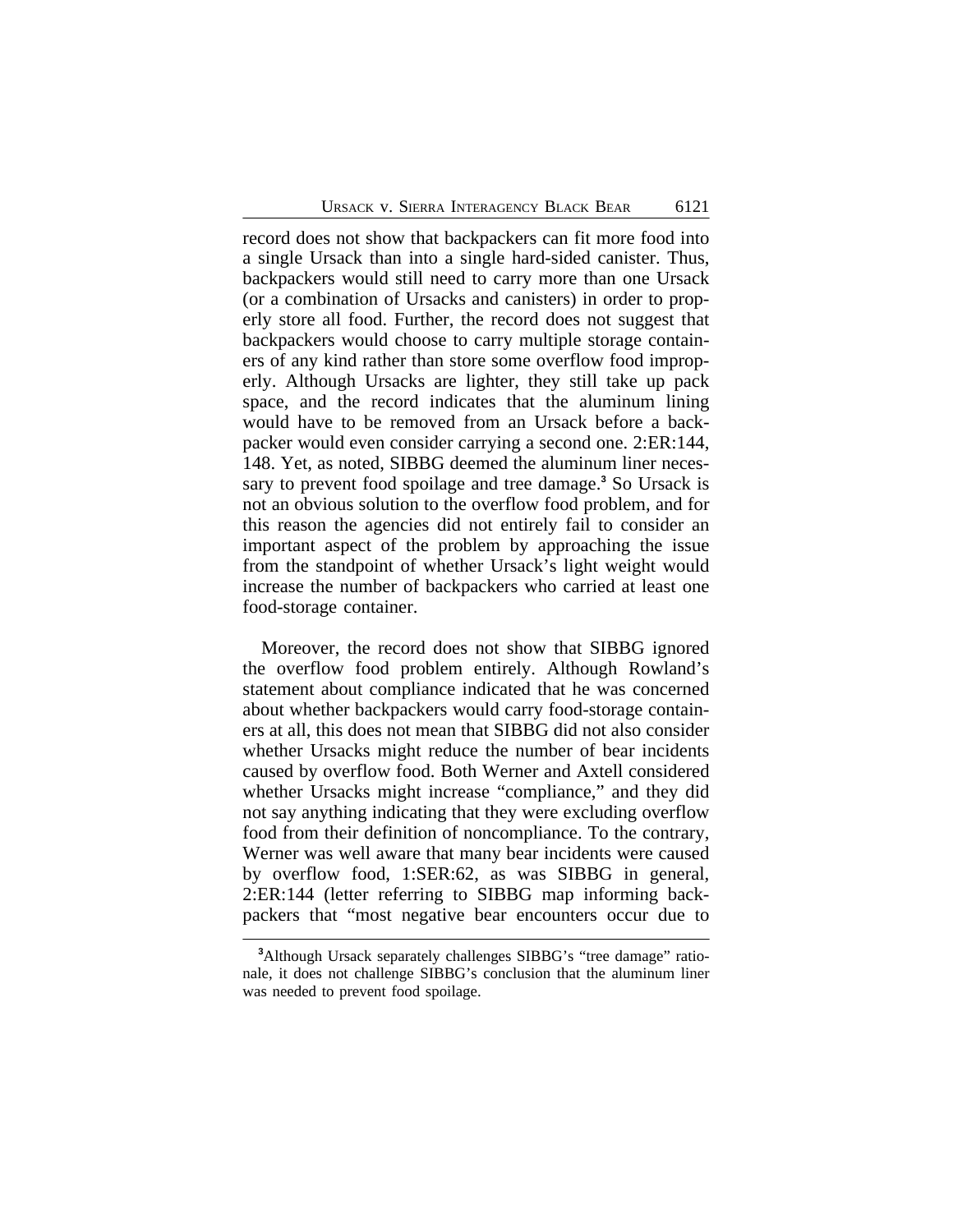overflow food"). Thus, although SIBBG members did not explicitly mention overflow food in the course of their debate over conditional approval of the Ursack, we cannot conclude that they ignored this aspect of the problem altogether.

## 2. Whether use of "three strikes" standard was violation of equal protection

Ursack argues that SIBBG's decision to revoke approval of its product after three failures in 2007 amounted to a denial of equal protection because a competing product, the Bear-Vault, failed twelve times in 2005 but did not have its approval revoked. Because SIBBG's decision did not involve a suspect classification, rational basis scrutiny applies, *see, e.g.*, *>United States v. Flores-Villar*, 536 F.3d 990, 998 (9th Cir. 2008), and thus the standard of review is identical to arbitrary and capricious review under the APA. *See Weston*, 255 F.3d at 880.

**[4]** The record indicates that SIBBG had a rational basis for revoking approval of the Ursack in 2007, even though it declined to revoke the BearVault's approval in 2005 after it failed a dozen times — namely, SIBBG's conclusion that almost all of the BearVault failures were likely caused by the same bear. As a SIBBG member explained to Ursack in an email at the end of the 2005 season:

We did not pull the approval on the BearVault because all of the problems were focused on a small area suggesting that one bear figured out how to break into them. If those same incidents were spread over a large area indicating a fundamental problem with the design or the way people use it, I suspect that we would have pulled their approval. The protocol leaves SIBBG a lot of room for applying common sense.

2:ER:141. In contrast, SIBBG did not conclude that the six Ursack failures in 2007 were caused by the same bear.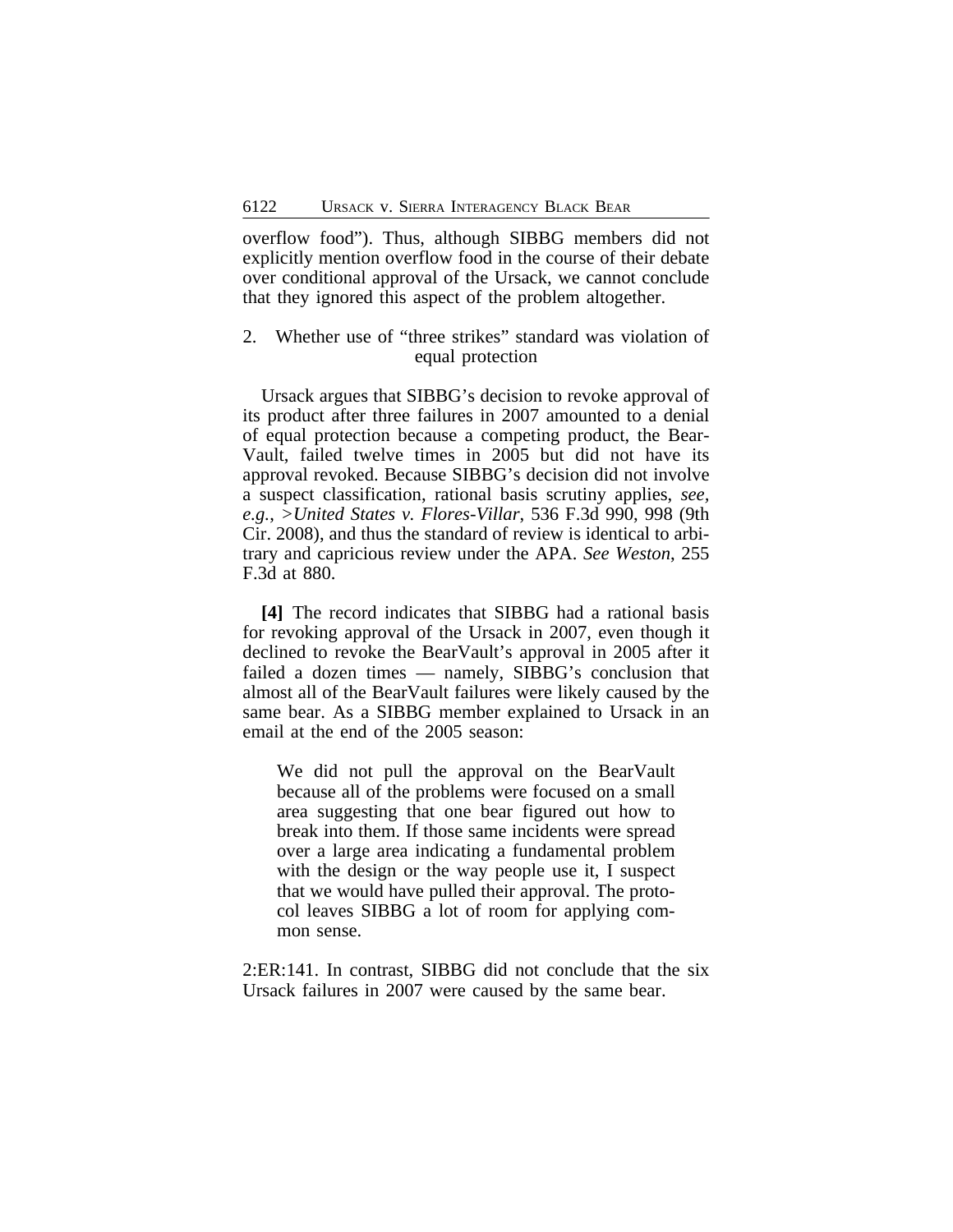**[5]** In its reply brief, Ursack acknowledges this difference but speculates that the BearVault failures were caused by multiple bears and that most of the Ursack failures were caused by a single bear. But we must defer to the agency's finding on these matters unless the record shows that the agency's findings were not supported by substantial evidence — i.e., unless the evidence in the record "would *compel* a reasonable finder of fact to reach a contrary result." *Gebhart v. SEC*, 595 F.3d 1034, 1043 (9th Cir. 2009) (internal quotation marks omitted, emphasis in original).**<sup>4</sup>** In the present case, Ursack tells us that, given the average home range of a black bear and the locations of the various container failures, it is "likely" that not all BearVault failures were caused by a single bear and that all but two of the Ursack failures in 2007 were caused by a single bear. Reply Br. at 6-8. However, the agency is better equipped than the court to determine how many bears were involved in the relevant incidents, and Ursack's statement about the home range of a black bear (which is not supported by citations to the administrative record or anything else) does not show that a reasonable finder of fact would have been compelled to see things Ursack's way. Thus, we must accept the agency's findings on these matters and conclude that the distinctions SIBBG made between the BearVault and the Ursack were rational.

**<sup>4</sup>**SIBBG's decision to revoke conditional approval of the S29 is best characterized as an informal agency adjudication, and the "substantial evidence" test normally applies only in formal agency proceedings. *See* 5 U.S.C. § 706(2)(E). However, courts recognize that, as a practical matter, the arbitrary and capricious standard incorporates the substantial evidence test, and they therefore review factual findings made during the course of informal agency adjudications under the substantial evidence test. *See Bonnichsen v. United States*, 367 F.3d 864, 879-80 & n.19 (9th Cir. 2004); *Ass'n of Data Processing Serv. Orgs., Inc. v. Bd. of Governors of the Fed. Reserve Sys.*, 745 F.2d 677, 683-84 (D.C. Cir. 1984) (Scalia, J.).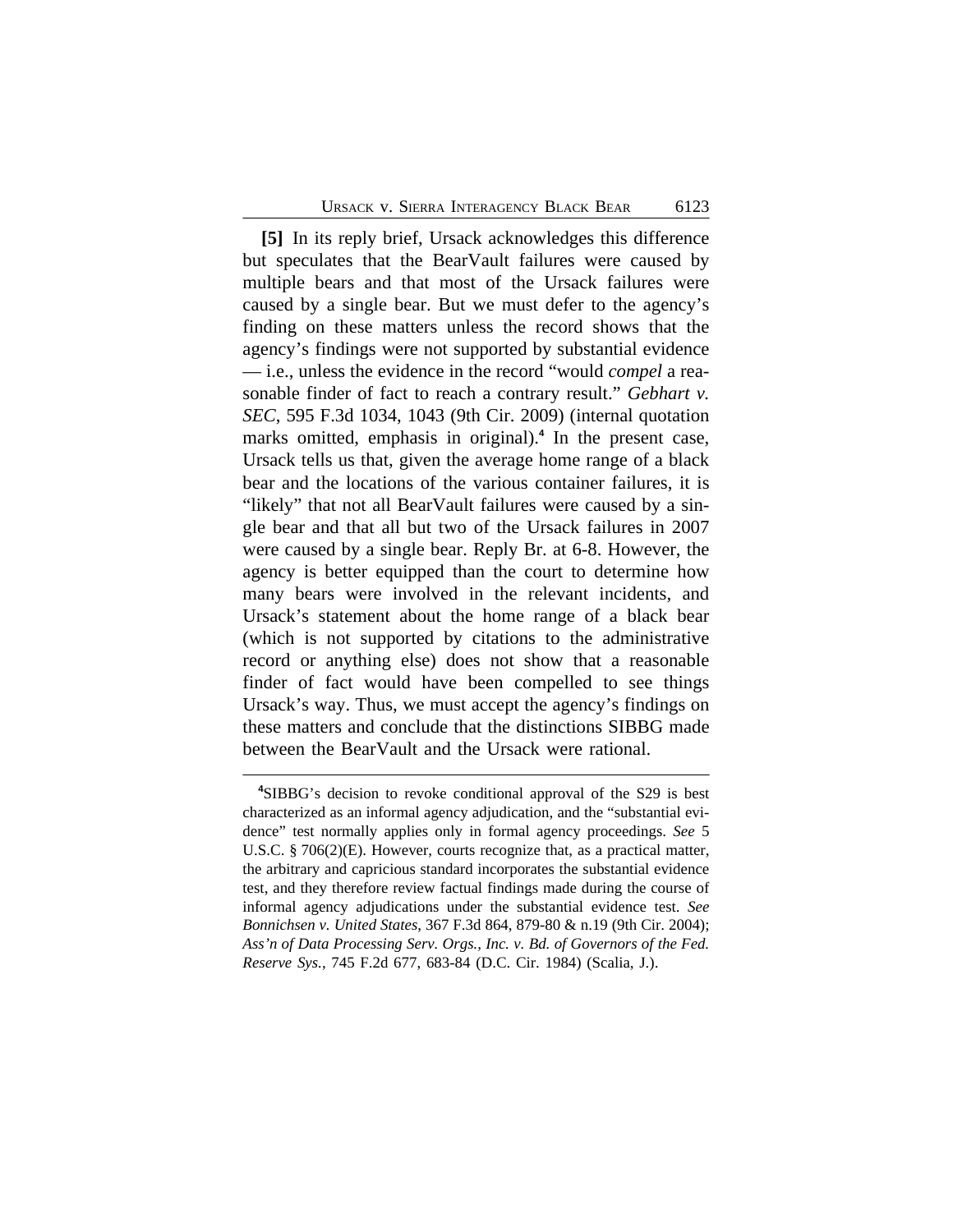## 3. Whether refusal to allow users to tie Ursacks to trees was capricious

Ursack's final arbitrary-and-capricious argument involves SIBBG's decision to approve Ursacks only if Ursack redesigned the product to eliminate the need to tie it to trees. Ursacks were originally designed to be tied to trees, and tying had three benefits: (1) the more a bear pulls on an Ursack, the tighter the cord cinching the opening becomes; (2) a bear can't take the Ursack and abandon it in the woods; and (3) a bear can't use its weight to crush the bag's contents. In 2001, when SIBBG conditionally approved Ursack's earliest model, it allowed users to tie Ursacks to trees. In fact, it conditioned its approval of the product on Ursack revising its instructions to clarify that the product had to be tied to a tree or rock. 2:ER:118-19. However, after SIBBG conducted its extensive reevaluation of the Ursack TKO in 2004, it discovered that tying Ursacks to trees resulted in damage to the bark and substrate around the trees. 2:ER:130-31. In its letter explaining its decision to deny approval of the Ursack for the 2005 season, SIBBG cited tree damage as one of its reasons. 2:ER:130-31.

In response to this letter, Ursack retained a silviculture specialist, Kevin O'Hara, who wrote a letter to SIBBG in which he opined that the tree damage caused by tying Ursacks to trees would be no more extensive than the tree damage caused by routine wild bear activity. 2:ER:132-34. Harold Werner, a member of SIBBG, responded to this letter. 2:SER:298-99. He explained that several of O'Hara's assumptions were incorrect, and that he believed that the tree damage would be more extensive than damage caused by routine bear activity. Werner also explained that SIBBG would have wanted to prevent the damage even if it were no more extensive that the damage caused by routine bear activity, since the Park Service was obliged to minimize human impact on the backcountry. He explained that any tree damage caused by bears struggling with Ursacks would be attributable to human activity — tying Ursacks to trees — and thus even if the damage were no more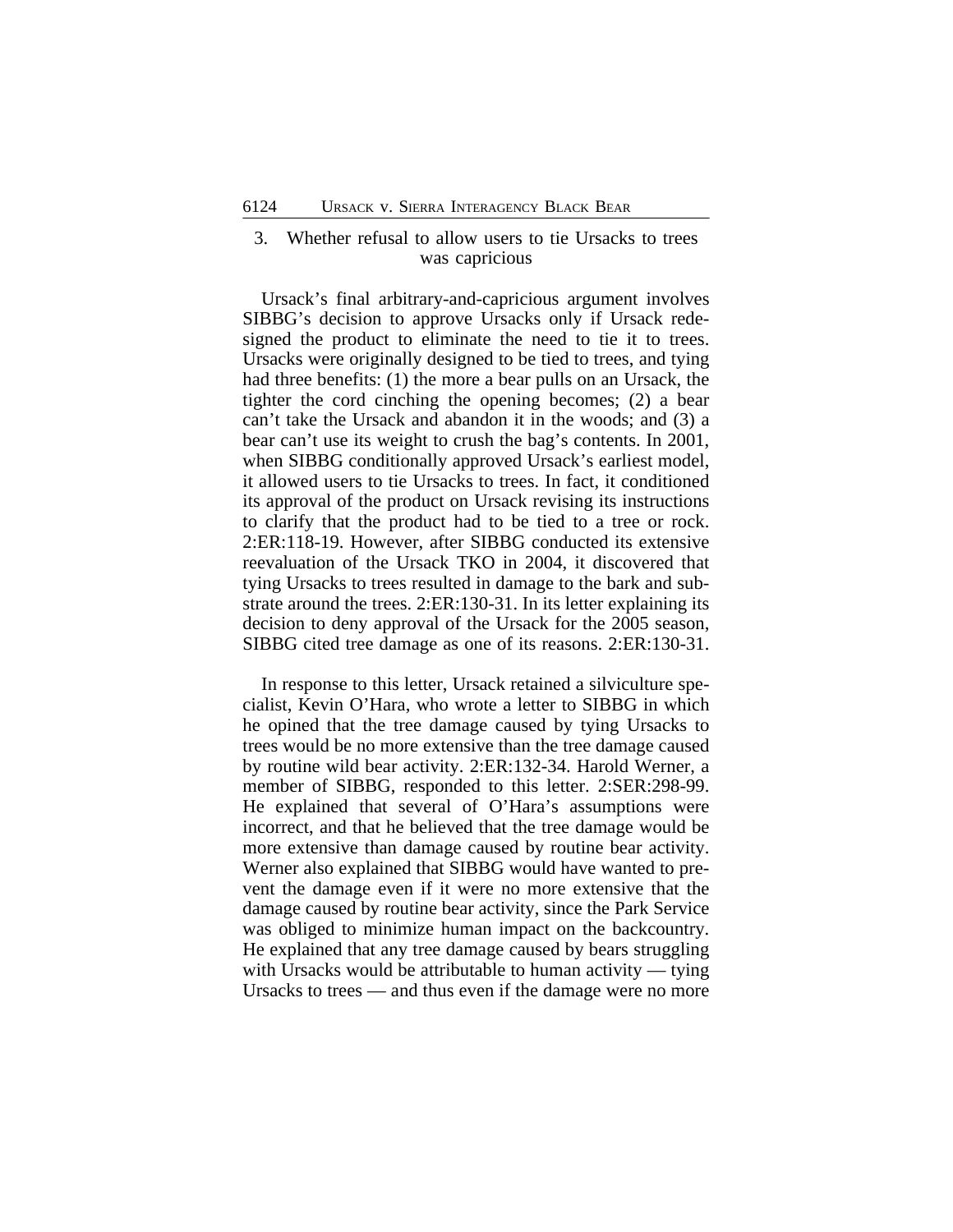extensive than the damage bears could be expected to generate in the absence of human activity, the fact that the damage was attributable to a human influence was reason enough to prevent it.

Ursack did not further challenge SIBBG's reasoning as to tree damage and elected to redesign the product so that users did not need to tie it to trees. As noted, this redesign resulted in the thick aluminum insert, which was intended to both address the issue of food spoilage due to bear saliva and eliminate the need to tie Ursacks to trees. When SIBBG conditionally approved the Ursack S29 for use in 2007, it did so on the condition that backpackers would use it like any other bear container — by placing it on the ground without securing it to a tree. 2:SER:420. Ursack argues that this decision was capricious because (1) SIBBG initially required that Ursacks be tied to trees, and thus SIBBG acted capriciously (i.e., impulsively or unpredictably) by changing course, and (2) SIBBG's concerns about tree damage are inconsistent with regulations allowing backpackers to hang food from trees in certain areas of the park.

**[6]** Ursack's first argument is easily disposed of. Although SIBBG initially had no objection to tying Ursacks to trees and asked Ursack to revise its instructions to make the need to tie Ursacks to trees more explicit, that was before SIBBG conducted the extensive tests of the Ursack in 2004 and noticed the tree-damage issue. Thus, SIBBG's decision to change course was reasoned rather than capricious.**<sup>5</sup>**

**<sup>5</sup>**Ursack also directs our attention to the minutes of a SIBBG meeting from October 2005 — a meeting that took place after the 2004 testing revealed the tree-damage issue. 2:SER:268. The minutes state that Ursack should revise its instructions to make clear that Ursacks had to be tied to tree trunks rather than tree branches. Ursack suggests that this is evidence of capricious decision-making, since by this time SIBBG had supposedly decided that Ursacks could not be tied to trees at all. However, despite this reference in the minutes, SIBBG did not ask Ursack to revise its instructions. Instead, SIBBG informed Ursack that its products could not be tied to trees at all. 2:ER:301-02. Thus, SIBBG's ultimate decision was consistent with the findings of its 2004 testing.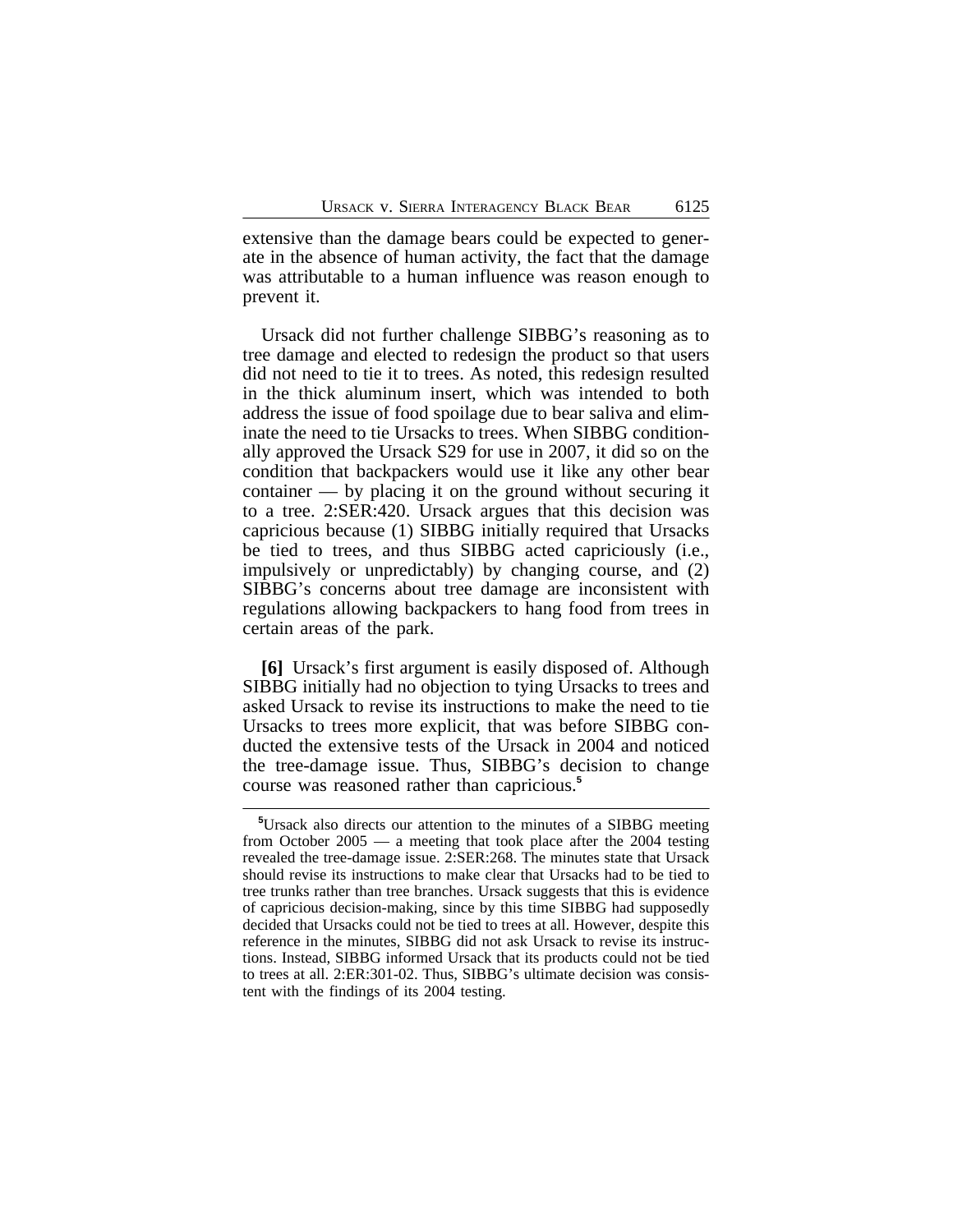Ursack's second argument stems from regulations that permit park and forest managers to require visitors to hang their food from tree branches. Pursuant to these regulations, food is suspended several feet from the trunk of the tree so that a bear can't reach the food if it climbs the trunk. Although this method of storing food is permitted (and sometimes required) in certain areas of the parks and forests, it is not permitted in areas where food must be stored in bear-resistant containers. The reason for this is that in the container-only areas, bears have learned how to reach food that has been stored in trees.

Ursack argues that if visitors may hang food from trees in certain areas of the parks and forests — thereby causing some tree damage — then SIBBG cannot rationally prohibit visitors from tying Ursacks to trees in the parts of the parks and forests where tree storage is prohibited. Ursack's position is that if the Park and Forest Services tolerate tree damage caused by food storage anywhere, they must tolerate it everywhere. In this regard, Ursack points to the fact that the prohibition on storing food in trees in the container-only areas was imposed because bears had learned how to reach food stored in trees, not because the Park and Forest Services wanted to prevent tree damage in those areas.

**[7]** As far as record reveals, Ursack never raised this issue in its various communications with SIBBG members, and thus we don't know what the agency would have said about it. However, a rational basis for SIBBG's decision is readily apparent: Although the primary reason for prohibiting tree storage in container-only areas was that bears had learned how to obtain food stored in trees, the prohibition also had the beneficial effect of eliminating tree damage caused by human influences in those areas. In evaluating the Ursack for use in container-only areas, then, SIBBG members were rationally concerned about approving a food-storage container that might reestablish anthropogenic tree damage in areas where it had been eradicated. Accordingly, SIBBG's tree-damage rationale was not arbitrary or capricious.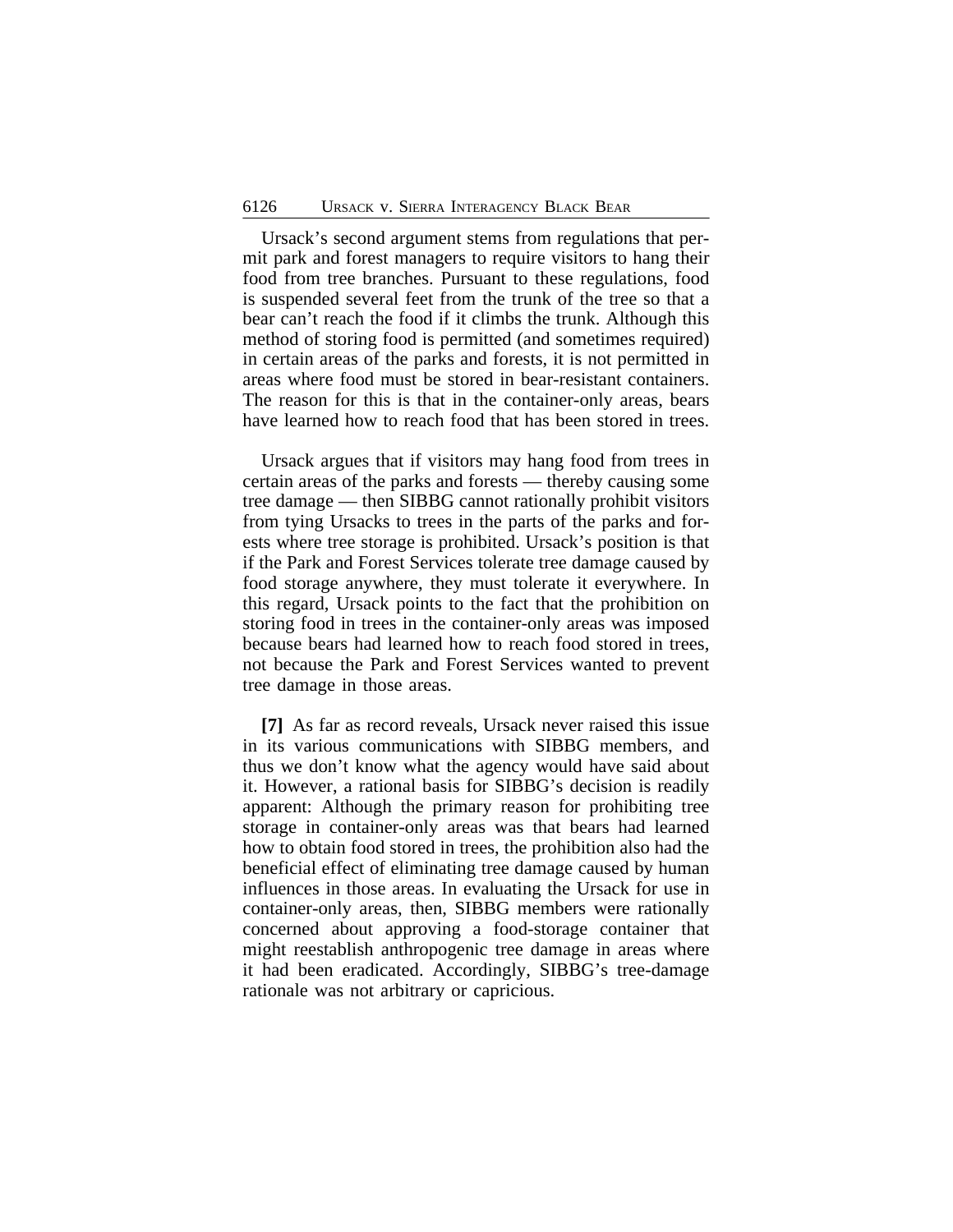#### B.

**[8]** Ursack's remaining argument is that conditional approval of the Ursack was a "license" within the meaning of the APA, 5 U.S.C. § 551(8), and that therefore SIBBG was required to follow the procedures in 5 U.S.C. § 558(c) before revoking conditional approval. Under § 558(c), a licensee must receive the following process before an agency may revoke a license: (1) notice by the agency in writing of the facts or conduct which may warrant the revocation, and (2) opportunity to demonstrate or achieve compliance with all lawful requirements. The purpose of requiring this process is to provide a licensee threatened with the termination of its license an opportunity to correct its transgressions — i.e., to give the licensee a "second chance." *Buckingham v. Sec'y Dep't of Agric.*, 603 F.3d 1073, 1085 (9th Cir. 2010); *Gallagher & Ascher Co. v. Simon*, 687 F.2d 1067, 1074 (7th Cir. 1982).

**[9]** Under the APA, "license" is defined as "the whole or part of any agency permit, certificate, approval, registration, charter, membership, statutory exemption or other form of permission." 5 U.S.C. § 551(8). Ursack contends that because its products can be used in certain areas of the relevant parks only if the Park Service approves them, the Park Service's "approval" amounts to a license. However, Ursack does not need the Park Service's approval to manufacture or sell its products to the public (or to engage in any other activity). For this reason, the present case is unlike others in which we have determined that an agency had granted a license. In *Anchustegui v. Department of Agriculture*, for example, we found that a permit to graze sheep on federal land was an APA license. 257 F.3d 1124, 1128-29 (9th Cir. 2001). And in *Air North America v. Department of Transportation*, we determined that an airline's certificate of authority to provide air transportation was a license. 937 F.2d 1427, 1437 (9th Cir. 1991). In both of these cases the absence of agency approval prevented the purported licensee from engaging in a specific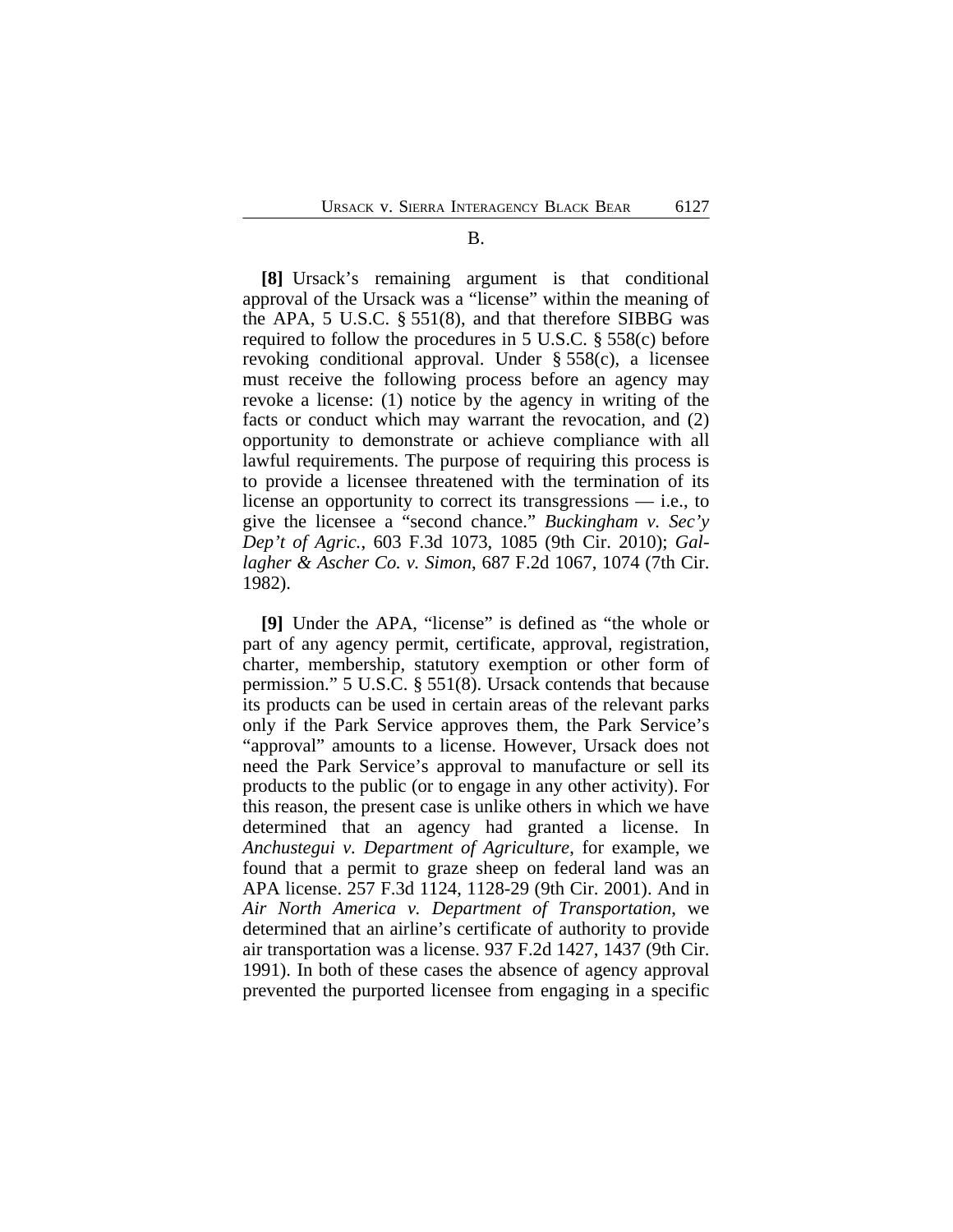activity — grazing on federal land in *Anchustegui* and providing air transportation in *Air North America*. But in the present case, the only consequence to Ursack of SIBBG's revocation of conditional approval is financial. Even without conditional approval, Ursack can manufacture and sell as many Ursacks as it pleases, but the lack of conditional approval will have an impact on the market for its products. Thus, the question is whether an agency decision that does not grant a form of permission to a member of the public nonetheless qualifies as a license due to the decision's financial consequences.

The Seventh Circuit has answered this question in the negative. In *Horn Farms, Inc. v. Johanns*, 397 F.3d 472 (7th Cir. 2005), the plaintiff argued that the Department of Agriculture's decision to terminate his participation in a farm-subsidy program was a decision to revoke a "license" within the meaning of § 551(8). The decision did not prevent the plaintiff from farming anything; rather, it eliminated his eligibility for subsidy payments in connection with his farming activities. The plaintiff argued that the Department of Agriculture had to "approve" his participation in the subsidy program, and that therefore the revocation of approval was a revocation of a license within the meaning of § 558. In rejecting this argument, the court reasoned that an agency decision does not involve a license simply because it has financial consequences. *Id.* at 478-79. Although the court recognized that the APA's definition of license is broad and "should be read so that it encompasses all situations in which federal approval is required to undertake some act," the court concluded that the definition is not broad enough to encompasses situations in which "no agency stands as a gatekeeper to a proposed private activity." *Id.* The court reasoned that since the plaintiff could farm as much or as little as he wanted with or without the Department of Agriculture subsidy, termination of the subsidy was not termination of a license.

In reaching its conclusion, however, the Seventh Circuit did not acknowledge contrary authority from the Second Circuit,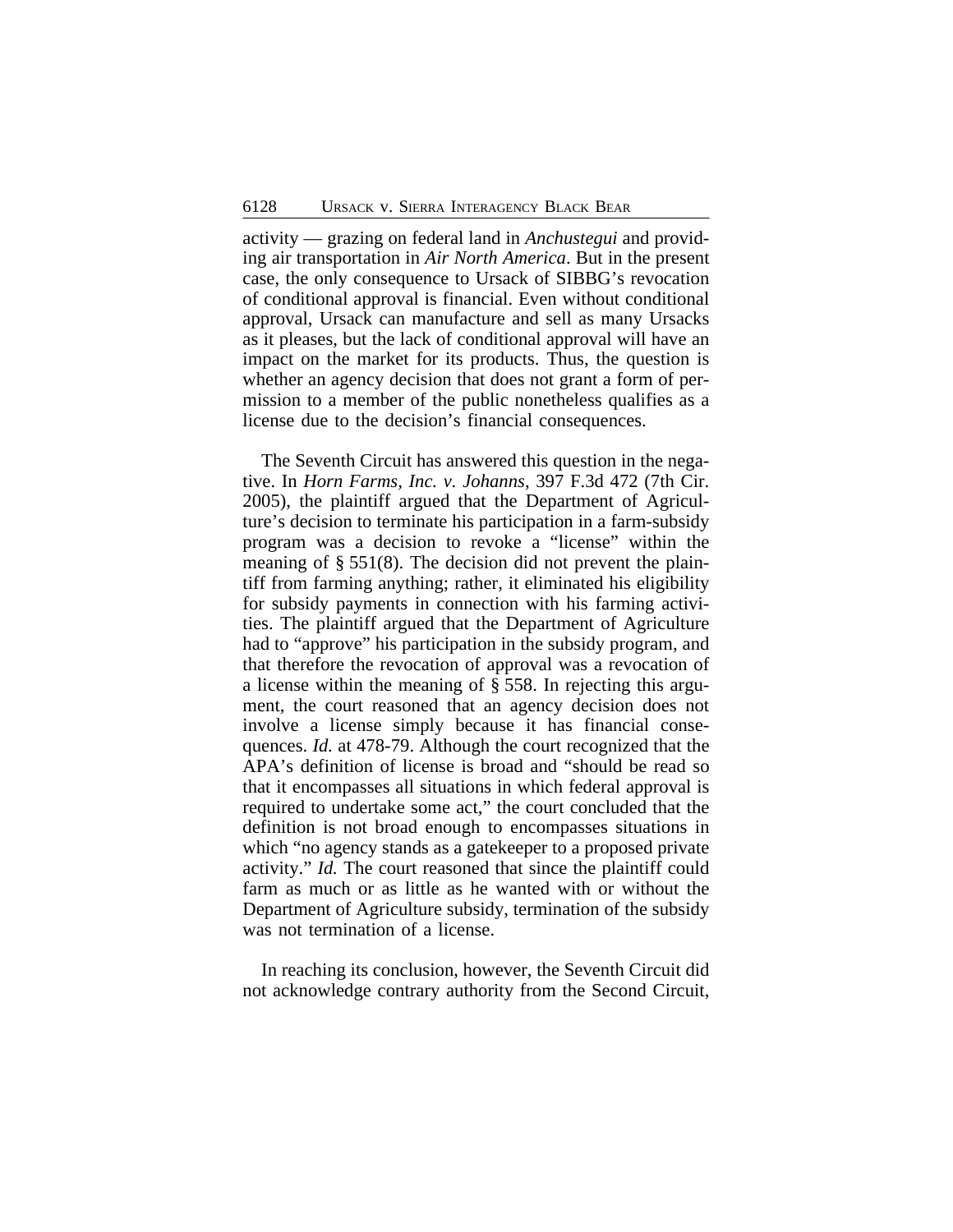*New York Pathological & X-Ray Laboratories, Inc. v. INS*, 523 F.2d 79 (2d Cir. 1975). In that case, the INS adopted a regulation requiring aliens seeking permanent resident status to obtain a medical examination from a "selected civil surgeon" — i.e., a medical facility that had been approved by the INS. *See* 8 C.F.R. § 234.2 (1973). Even before it adopted this regulation, the INS required aliens to obtain medical examinations, but aliens were permitted to use a physician of their choice. The plaintiff was a medical facility that, prior to the adoption of the new regulation, had provided the needed medical examinations to aliens. When the INS adopted the new regulation, it refused to designate the plaintiff as a selected civil surgeon, and so aliens could not use the results of the plaintiff's examinations to satisfy the examination requirement. The plaintiff challenged the INS's refusal, arguing that the designation of a medical facility as a selected civil surgeon was a "license" within the meaning of § 558. The Second Circuit agreed. *New York Pathological*, 523 F.2d at 82; *see also Blackwell College of Business v. Attorney General*, 454 F.2d 928, 932 (D.C. Cir. 1971) (INS's revocation of status as an approved school for attendance by nonimmigrant alien students was revocation of an APA license).

*New York Pathological* implies that agency approval can constitute a license within the meaning of the APA even if the lack of approval does not prohibit the purported licensee from engaging in any private activity. The lack of the "selected civil surgeon" designation did not prevent the plaintiff medical facility from treating or examining any particular patient, but because the lack of the designation prevented aliens from using the results of the plaintiff's exams as part of their applications for permanent residency, the agency's decision had a substantial financial impact on the plaintiff, since no alien would pay for a medical exam if the results of the exam could not be used as part of an application. Similarly, although Ursack can manufacture and sell Ursacks with or without the Park Service's approval, the decision to revoke Ursack's con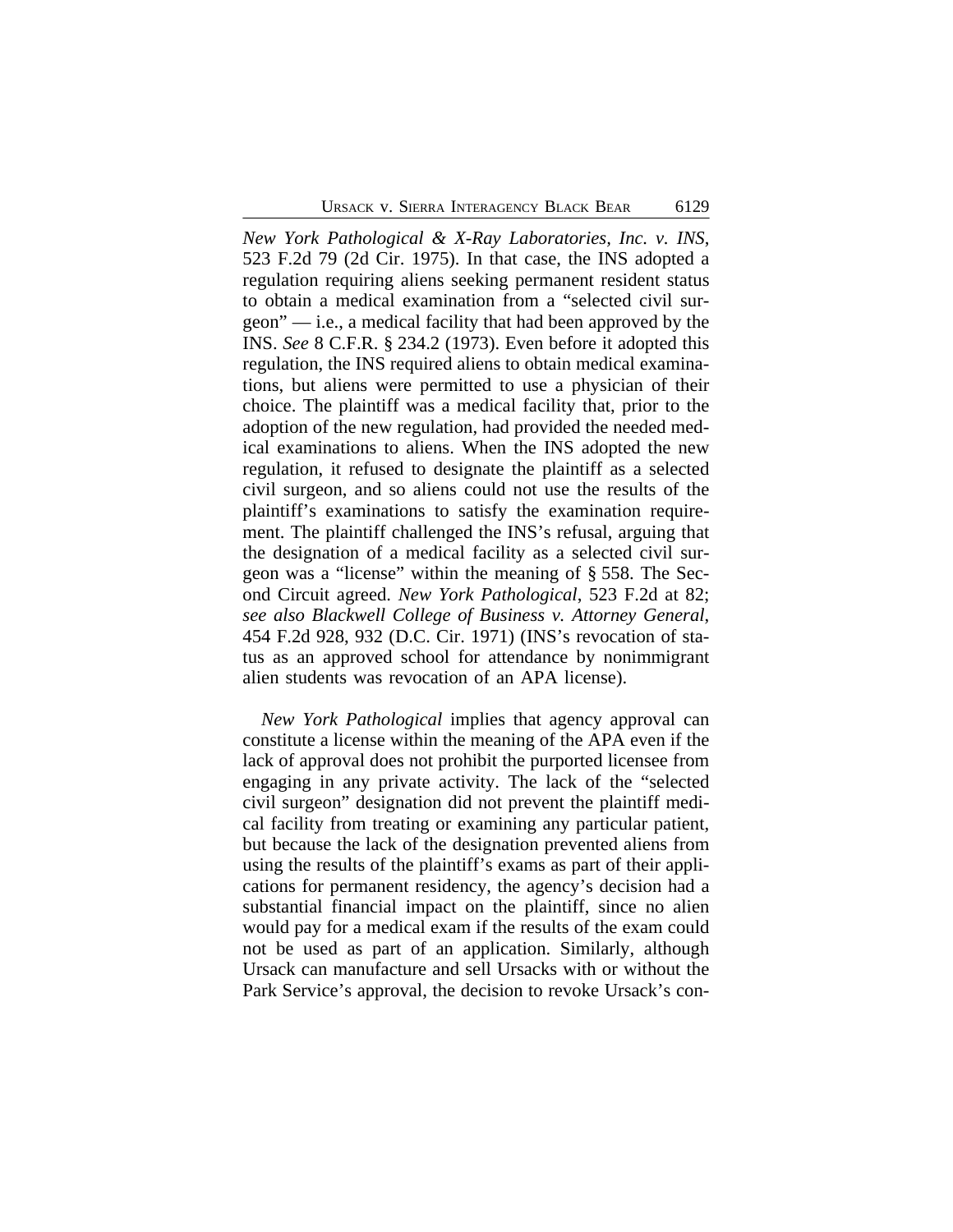ditional approval had a substantial impact on the market for Ursack's products.

**[10]** We conclude that we need not decide whether an APA license exists only where the agency stands as a gatekeeper to a proposed private activity, or whether it also extends to forms of agency approval carrying only financial consequences. This is because even if Ursack had been granted a license, it is not seeking the kind of process available to licensees under  $\S 558(c)$ . Ursack is not asking for notice and a chance "to demonstrate or achieve compliance with all lawful requirements." 5 U.S.C. § 558(c). Instead, Ursack wants to argue with SIBBG over its decision to adopt the relevant lawful requirements in the first place. Recall that SIBBG decided to revoke conditional approval on the ground that the Ursack had failed six times during the 2007 season. Ursack does not dispute that its products were involved in six incidents during the season. But Ursack believes that most of these incidents shouldn't count as failures for various reasons, such as that the incident did not involve a bear obtaining food or that a bear obtained food but the failure was caused by user error. Br. at 28-29. However, in granting conditional approval, SIBBG defined "failure" in a way that makes all six incidents failures even under Ursack's view of the physical evidence — i.e., even if no bear obtained food or the failure was caused by user error. 1:SER:97. Thus, to have convinced SIBBG not to revoke conditional approval, Ursack would have had to have convinced SIBBG to change its licensing criteria. Yet, challenges to licensing criteria are adequately handled through review under the arbitrary and capricious standard. 5 U.S.C. § 706. As discussed, the process afforded by the APA's licensing provisions is limited to providing the licensee with notice and a chance to either demonstrate compliance or cure its transgressions, and Ursack does not claim that it was injured by the Park Service's failure to provide this process. Accordingly, we reject Ursack's argument on the ground that § 558(c) does not entitle Ursack to the relief it requests, even if Ursack had been granted a license.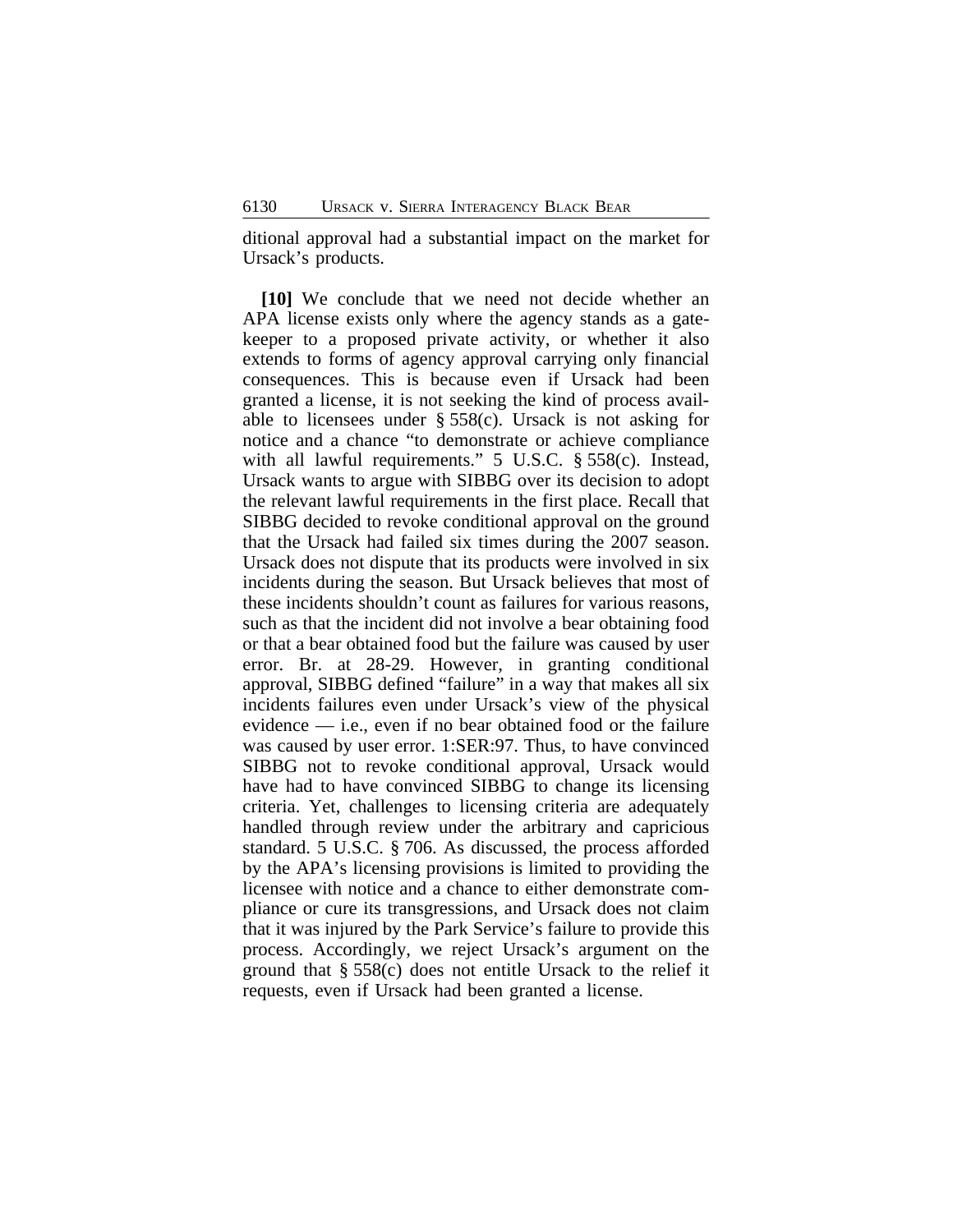#### C.

Before concluding, we note that Ursack raised a new argument for the first time in its reply brief: that Yosemite and SEKI have arbitrarily and capriciously refused to consider granting conditional approval to Ursack's latest product, the S29 "All White." Reply Br. at 10-11. On April 7, 2010, Ursack wrote to the Superintendents of Yosemite and SEKI and asked them to approve the All White for use in the container-only areas of the parks. *See* Further Excerpts of Record ("FER") at 3-6. The Assistant Field Solicitor for the Park Service responded on behalf of the Park Service as follows:

At present, the National Park Service is not reviewing or testing any bear-resistant containers for potential use by visitors in Sequoia and Kings Canyon National Parks or Yosemite National Park. In addition, the National Park Service is not requesting the submittal of bear-resistant containers for review.

FER at 1. Ursack contends that the Park Service's refusal to consider the All White or any other hard- or soft-sided container is arbitrary and capricious.

Although this argument was raised for the first time in Ursack's reply brief, at the time Ursack filed its opening brief the events that gave rise to this argument had not yet occurred. Nonetheless, the final agency action under review in this lawsuit is the decision to revoke conditional approval of the S29 at the end of the 2007 season. The agencies' decision to stop accepting food-storage containers for evaluation is a separate agency action. Moreover, the agencies have not yet had a chance to compile an administrative record for this decision or otherwise explain why their decision is not arbitrary and capricious. We are therefore in no position to review the decision. Should Ursack wish to challenge this decision,